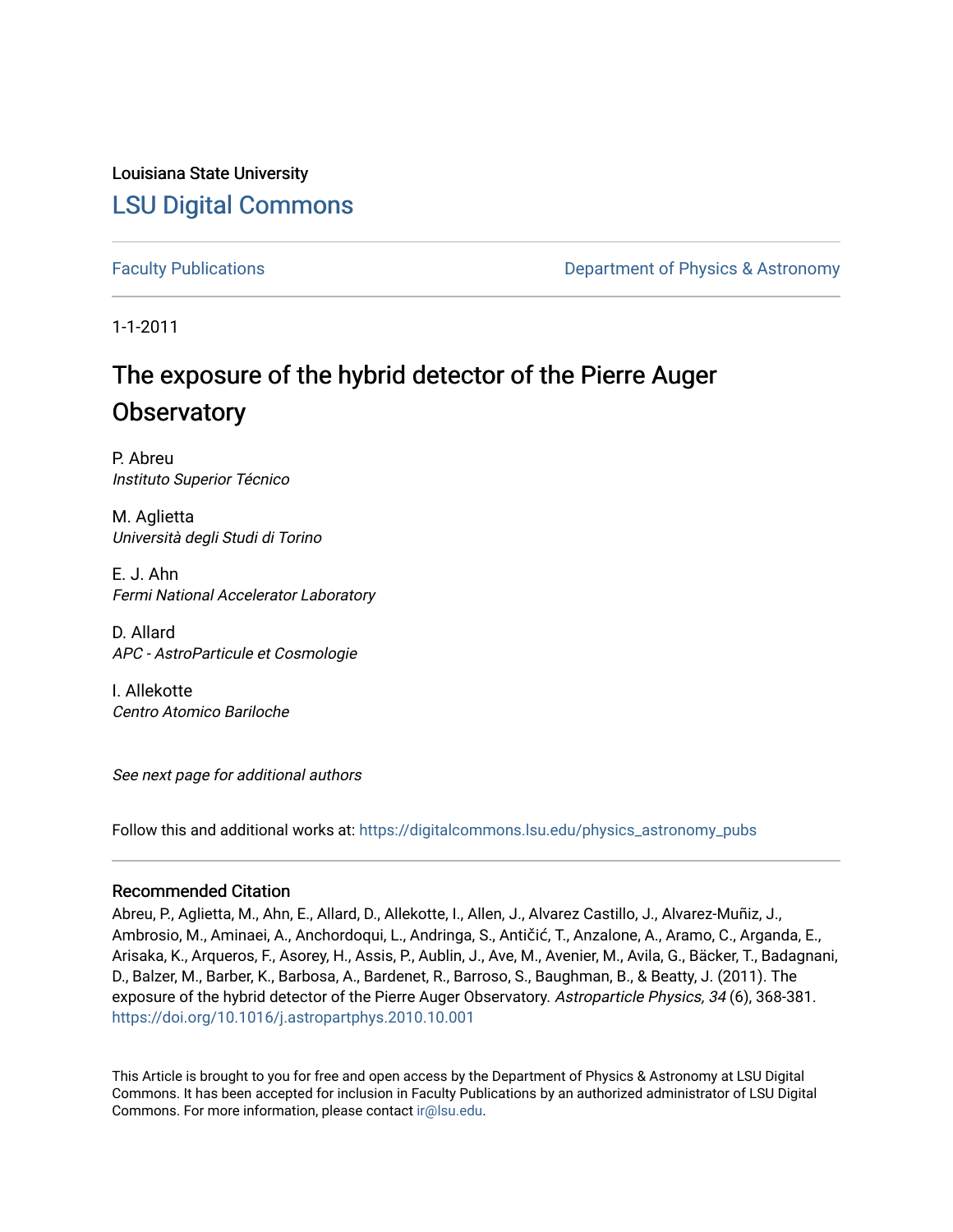## Authors

P. Abreu, M. Aglietta, E. J. Ahn, D. Allard, I. Allekotte, J. Allen, J. Alvarez Castillo, J. Alvarez-Muñiz, M. Ambrosio, A. Aminaei, L. Anchordoqui, S. Andringa, T. Antičić, A. Anzalone, C. Aramo, E. Arganda, K. Arisaka, F. Arqueros, H. Asorey, P. Assis, J. Aublin, M. Ave, M. Avenier, G. Avila, T. Bäcker, D. Badagnani, M. Balzer, K. B. Barber, A. F. Barbosa, R. Bardenet, S. L.C. Barroso, B. Baughman, and J. J. Beatty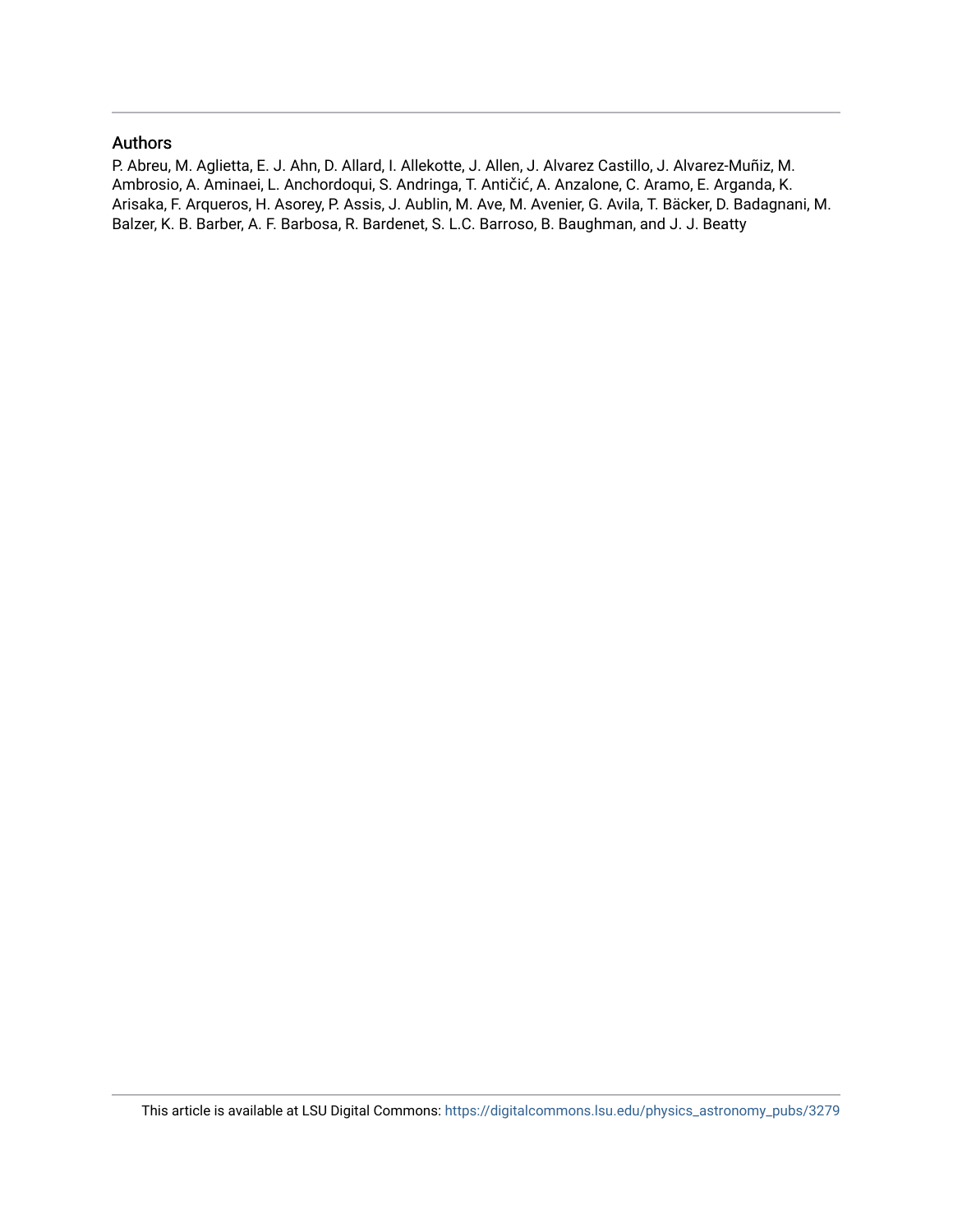#### [Astroparticle Physics 34 \(2011\) 368–381](http://dx.doi.org/10.1016/j.astropartphys.2010.10.001)



Contents lists available at [ScienceDirect](http://www.sciencedirect.com/science/journal/09276505)

Astroparticle Physics





## The exposure of the hybrid detector of the Pierre Auger Observatory

P. Abreu <sup>bj</sup>, M. Aglietta <sup>[aw](#page-4-0)</sup>, E.J. Ahn <sup>[by](#page-4-0)</sup>, D. Allard <sup>[z](#page-3-0)</sup>, I. Allekotte <sup>[a](#page-3-0)</sup>, J. Allen <sup>cb</sup>, J. Alvarez Castillo <sup>[bc](#page-4-0)</sup>, J. Alvarez-Muñiz <sup>[bq](#page-4-0)</sup>, M. Ambrosio <sup>[aq](#page-4-0)</s[u](#page-3-0)p>, A. Aminaei <sup>bd</sup>, L. Anchordoqui <sup>cl</sup>, S. Andringa <sup>bj</sup>, T. Antičić <sup>u</sup>, A. Anzalone <sup>av</sup>, C. Aramo <sup>[aq](#page-4-0)</sup>, E. Arganda <sup>[bn](#page-4-0)</sup>, K. Aris[a](#page-3-0)ka <sup>cg</sup>, F. Arqueros <sup>bn</sup>, H. Asorey <sup>a</sup>, P. Assis <sup>[bj](#page-4-0)</sup>, J. Aublin <sup>[ab](#page-3-0)</sup>, M. Ave <sup>[af](#page-3-0),ch</sup>, M. Aven[i](#page-3-0)[e](#page-3-0)r <sup>ac</sup>, G. Avila <sup>i</sup>, T. Bäcker <sup>al</sup>, D. Bad[ag](#page-3-0)nani <sup>e</sup>, M. Balzer <sup>ag</sup>, K.B. Barber <sup>[j](#page-3-0)</sup>, A.F. Barbosa <sup>[k](#page-3-0)</sup>, R. Bardenet <sup>[aa](#page-3-0)</sup>, S.L.C. Barroso <sup>[q](#page-3-0)</sup>, B. Baughman <sup>[cd](#page-4-0)</sup>, J.J. Beatty <sup>cd</sup>, B.R. Becker <sup>cj</sup>, K.H. Becker <sup>ae</sup>, A. Bellétoile <sup>ac</sup>, J.A. Bellido <sup>[j](#page-3-0)</sup>, S. BenZvi <sup>ck</sup>, C. Ber[a](#page-3-0)t <sup>ac</sup>, T. Bergmann <sup>ag</sup>, X. Bertou <sup>a</sup>, P.L. Biermann <sup>[ai](#page-3-0)</sup>, P. Billoir <sup>[ab](#page-3-0)</sup>, F. Blanco <sup>[bn](#page-4-0)</sup>, M. Blanco [bo,](#page-4-0) C. Bleve [ae](#page-3-0)[,ap](#page-4-0), H. Blümer [ah,af](#page-3-0), M. Boháčová [ch](#page-4-0)[,w](#page-3-0), D. Boncioli [ar](#page-4-0), C. Bonifazi [t,ab](#page-3-0), R. Bonino [aw,](#page-4-0) N. Borodai <sup>bh</sup>, J. Brack <sup>bw</sup>, P. Brogueira <sup>[bj](#page-4-0)</sup>, W.C. Brown <sup>[bx](#page-4-0)</sup>, R. Bruijn <sup>[bs](#page-4-0)</sup>, P. Buchholz <sup>[al](#page-4-0)</sup>, A. Bueno <sup>[bp](#page-4-0)</sup>, R.E. Burton <sup>[bu](#page-4-0)</sup>, N.G. Busca <sup>[z](#page-3-0)</sup>, K.S. Caballero-Mora <sup>[ah](#page-3-0)</sup>, L. Caramete <sup>ai</sup>, R. Caruso <sup>[as](#page-4-0)</sup>, A. Castellina <sup>[aw](#page-4-0)</sup>, O. Catalano <sup>av</sup>, G. Cataldi <sup>[ap](#page-4-0)</sup>, L. Cazon <sup>bj</sup>, R. Cester <sup>at</sup>, J. Chauvin <sup>ac</sup>, A. Chiavassa <sup>[aw](#page-4-0)</sup>, J.A. Chinellat[o](#page-3-0) <sup>o</sup>, A. Chou <sup>[by,cb](#page-4-0)</sup>, J. Chudoba <sup>[w](#page-3-0)</sup>, R.W. Clay <sup>[j](#page-3-0)</sup>, E. Colom[b](#page-3-0)o <sup>b</sup>, M.R. Coluccia <sup>ap</sup>, R. Conceição <sup>bj</sup>, F. Contreras <sup>[h](#page-3-0)</sup>, H. Cook <sup>bs</sup>, M.J. Cooper <sup>[j](#page-3-0)</sup>, J. Coppens <sup>bd,bf</sup>, A. Cordier [aa,](#page-3-0) U. Cotti <sup>bb</sup>, S. Coutu <sup>ce</sup>, C.E. Covault <sup>bu</sup>, A. Creusot  $\frac{b}{l}$ , A. Criss <sup>ce</sup>, J. Cronin <sup>ch</sup>, A. Curutiu [ai,](#page-3-0) S. Dagoret-Campagne <sup>[aa](#page-3-0)</sup>, R. Dallier <sup>ad</sup>, S. Dasso <sup>[f,d](#page-3-0)</sup>, K. Daumiller <sup>[af](#page-3-0)</sup>, B.R. Dawson <sup>[j](#page-3-0)</sup>, R.M. de Almeida <sup>[o,t](#page-3-0)</sup>, M. De Domenico <sup>as</sup>, C. De Donato <sup>bc,ao</sup>, S.J. de Jon[g](#page-3-0) <sup>bd</sup>, G. De La Vega <sup>g</sup>, W.J.M. de Mell[o](#page-3-0) Junior <sup>o</sup>, J.R.T. de Mello Ne[t](#page-3-0)o <sup>t</sup>, I. De Mitri <sup>ap</sup>, V. de Souza <sup>[m](#page-3-0)</sup>, K.D. de Vries <sup>[be](#page-4-0)</sup>, G. Decerprit <sup>[z](#page-3-0)</sup>, L. del Peral <sup>[bo](#page-4-0)</sup>, O. Delign[y](#page-3-0) <sup>y</sup>, A. Della Selva <sup>[aq](#page-4-0)</sup>, H. Dem[b](#page-3-0)inski <sup>af</sup>, A. Denkiewicz <sup>b</sup>, C. Di Giu[l](#page-3-0)io <sup>ar</sup>, J.C. Diaz <sup>ca</sup>, M.L. Díaz Castro <sup>l</sup>, P.N. Diep <sup>[cm](#page-4-0)</sup>, C. D[o](#page-3-0)brigkeit °, J.C. D'Olivo <sup>bc</sup>, P.N. Dong <sup>[cm,](#page-4-0)[y](#page-3-0)</sup>, A. Dorofeev <sup>bw</sup>, J.C. dos Anjos <sup>[k](#page-3-0)</sup>, M.T. Dova <sup>[e](#page-3-0)</sup>, D. D'Urso <sup>[aq](#page-4-0)</sup>, I. Dutan <sup>ai</sup>, J. Ebr <sup>[w](#page-3-0)</sup>, R. Engel <sup>af</sup>, M. Erdmann <sup>[aj](#page-3-0)</sup>, C.O. Esc[o](#page-3-0)[b](#page-3-0)ar °, A. Etchegoyen <sup>b</sup>, P. Facal San Luis <sup>ch</sup>, H. Falcke <sup>[bd,bg](#page-4-0)</sup>, G. Farrar <sup>[cb](#page-4-0)</sup>, A.C. Fauth <sup>[o](#page-3-0)</sup>, N. Fazzini <sup>[by](#page-4-0)</sup>, A.P. Ferguson <sup>[bu](#page-4-0)</sup>, A. Ferrero <sup>[b](#page-3-0)</sup>, B. Fick <sup>[ca](#page-4-0)</sup>, A. Filevich <sup>b</sup>, A. Filipčič <sup>[bk,bl](#page-4-0)</sup>, I. Fleck <sup>al</sup>, S. Fliescher <sup>aj</sup>, C.E. Fracchiolla <sup>[bw](#page-4-0)</sup>, E.D. Fraenkel <sup>be</sup>, U. Fröhlich <sup>[al](#page-4-0)</sup>, B. Fuchs <sup>[k](#page-3-0)</sup>, W. Fulgione <sup>[aw](#page-4-0)</sup>, R.F. Gamarra <sup>[b](#page-3-0)</sup>, S. G[am](#page-4-0)betta <sup>am</sup>, B. García <sup>[g](#page-3-0)</sup>, D. García Gámez <sup>bp</sup>, D. Garcia-Pinto <sup>bn</sup>, X. Garrido <sup>[af](#page-3-0)</sup>, A. Gascon <sup>[bp](#page-4-0)</sup>, G. Gelmini <sup>cg</sup>, H. Gemmeke <sup>[ag](#page-3-0)</sup>, K. Gesterling <sup>cj</sup>, P.L. Ghia <sup>[y,](#page-3-0)aw</sup>, U. Giaccari <sup>ap</sup>, M. Giller <sup>bi</sup>, H. Glass <sup>[by](#page-4-0)</sup>, M.S. Gold <sup>cj</sup>, G. Golup <sup>[a](#page-3-0)</sup>, F. Gom[e](#page-3-0)z Alb[a](#page-3-0)rracin <sup>e</sup>, M. Gómez Berisso ª, P. Gonçalves <sup>[bj](#page-4-0)</sup>, D. Gonzalez <sup>[ah](#page-3-0)</sup>, J.G. Gonzalez <sup>ah</sup>, B. Gookin <sup>bw</sup>, D. Góra <sup>[ah](#page-3-0)[,bh](#page-4-0)</sup>, A. Gorgi <sup>aw</sup>, P. Gouffo[n](#page-3-0) <sup>n</sup>, S.R. Gozzini <sup>[bs](#page-4-0)</sup>, E. Grashorn <sup>cd</sup>, S. Grebe <sup>[bd](#page-4-0)</sup>, M. Grigat <sup>[aj](#page-3-0)</sup>, A.F. Grillo <sup>ax</sup>, Y. Guar[d](#page-3-0)incerri <su[p](#page-3-0)>d</sup>, F. Guarino <sup>aq</sup>, G.P. Guedes <sup>p</sup>, J.D. Hague <sup>[cj](#page-4-0)</sup>, P. Hans[e](#page-3-0)n <sup>e</sup>, D. H[a](#page-3-0)rari <sup>a</sup>, S. Harmsma <sup>[be](#page-4-0),[bf](#page-4-0)</sup>, J.L. Harton <sup>[bw](#page-4-0)</sup>, A. Haungs <sup>[af](#page-3-0)</sup>, T. Hebbeker <sup>[aj](#page-3-0)</sup>, D. Heck <sup>af</sup>, A.E. Herve <sup>[j](#page-3-0)</sup>, C. Hojvat <sup>[by](#page-4-0)</sup>, V.C. Holmes <sup>j</sup>, P. Homola <sup>bh</sup>, J.R. Hörandel <sup>[bd](#page-4-0)</sup>, A. Horneffer <sup>bd</sup>, M. Hrabovský <sup>x,w</sup>, T. Huege <sup>[af](#page-3-0)</sup>, A. Insolia <sup>as</sup>, F. Ionita <sup>ch</sup>, A. Italiano <sup>as</sup>, S. Jiraskova <sup>[bd](#page-4-0)</s[u](#page-3-0)p>, K. Kadija <sup>u</sup>, M. Kaducak <sup>[by](#page-4-0)</sup>, K.H. Kampert <sup>ae</sup>, P. Karhan <sup>[v](#page-3-0)</sup>, T. Karova <sup>w</sup>, P. Kasper <sup>by</sup>, B. Kégl <sup>[aa](#page-3-0)</sup>, B. Keilhauer <sup>[af](#page-3-0)</sup>, A. Keivani <sup>bz</sup>, J.L. Kelley <sup>[bd](#page-4-0)</sup>, E. Kemp <sup>[o](#page-3-0)</sup>, R.M. Kieckhafer <sup>ca</sup>, H.O. Kl[ag](#page-3-0)es <sup>af</sup>, M. Kleifges <sup>ag</sup>, J. Kleinfeller <sup>af</sup>, J. Knapp <sup>[bs](#page-4-0)</sup>, D.-H. Koang <sup>ac</sup>, K. Kotera <sup>ch</sup>, N. Krohm <sup>ae</sup>, O. Krömer <sup>[ag](#page-3-0)</sup>, D. Kruppke-Hansen <sup>ae</sup>, F. Kuehn <sup>[by](#page-4-0)</sup>, D. Kuempel <sup>[ae](#page-3-0)</sup>, J.K. Kulbartz <sup>ak</sup>, N. Kunka <sup>ag</sup>, G. La Rosa <sup>[av](#page-4-0)</sup>, C. Lachaud <sup>[z](#page-3-0)</sup>, P. Lautridou <sup>ad</sup>, M.S.A.B. Leão <[s](#page-3-0)up>s</sup>, D. Lebrun <sup>ac</sup>, P. Lebrun <sup>[by](#page-4-0)</sup>, M.A. Leigui de Oliveira <sup>s</sup>, A. Lemiere <sup>[y](#page-3-0)</sup>, A. Letessier-Selvon <sup>[ab](#page-3-0)</sup>, I. Lhenr[y](#page-3-0)-Yvon <sup>y</sup>, K. Link <sup>ah</sup>, R. López <sup>[az](#page-4-0)</sup>, A. Lopez Agüera <sup>[bq](#page-4-0)</sup>, K. Louedec <sup>aa</sup>, J. Lozano Bahilo <sup>[b](#page-3-0)p</sup>, A. Lucero <sup>b,aw</sup>, M. Ludwig <sup>[ah](#page-3-0)</sup>, H. L[y](#page-3-0)beris <sup>y</sup>, M.C. Maccarone <sup>[av](#page-4-0)</sup>, C. Macolino <sup>[ab](#page-3-0),an</sup>, S. Maldera <sup>[aw](#page-4-0)</sup>, D. Mandat <sup>w</sup>, P. Mantsch <sup>[by](#page-4-0)</sup>, A.G. Mariazzi <sup>[e](#page-3-0)</sup>, V. Marin <sup>[ad](#page-3-0)</sup>, I.C. Maris <sup>ab</sup>, H.R. Marquez Falcon <sup>[bb](#page-4-0)</sup>, G. Marsella <sup>[au](#page-4-0)</sup>, D. Martello <sup>ap</sup>, L. Martin <sup>ad</sup>, O. Martínez Bravo <sup>az</sup>, H.J. Mathes <sup>af</sup>, J. Matthews <sup>bz,cf</sup>, J.A.J. Matthews <sup>[cj](#page-4-0)</sup>, G. Matthiae <sup>ar</sup>, D. Maurizio <sup>at</sup>, P.O. Mazur [by](#page-4-0), M. McEwen [bo](#page-4-0), G. Medina-Tanco [bc](#page-4-0), M. Melissas [ah,](#page-3-0) D. Melo [at,](#page-4-0) E. Menichetti [at](#page-4-0), A. Menshikov [ag](#page-3-0), C. Meurer <sup>[aj](#page-3-0)</s[u](#page-3-0)p>, S. Mičanović <sup>u</sup>, M.I. Micheletti <sup>[b](#page-3-0)</sup>, W. Miller <sup>[cj](#page-4-0)</sup>, L. Miramonti <sup>[ao](#page-4-0)</sup>, S. Moller[a](#page-3-0)[ch](#page-4-0) <sup>a</sup>, M. Monasor <sup>ch</sup>, D. Monnier Ragaigne <sup>[aa](#page-3-0)</sup>, F. Montanet <sup>ac</sup>, B. Morales <sup>[bc](#page-4-0)</sup>, C. Morello <sup>[aw](#page-4-0)</sup>, E. Mor[e](#page-3-0)no <sup>az</sup>, J.C. Moreno <sup>e</sup>, C. Morris <sup>[cd](#page-4-0)</sup>, M. M[o](#page-3-0)stafá <sup>bw</sup>, S. Mueller <sup>af</sup>, M.A. Muller <sup>o</sup>, M. Münchmeyer <sup>[ab](#page-3-0)</sup>, R. Mussa <sup>at</sup>, G. Navarra <sup>[aw,1](#page-4-0)</sup>, J.L. Navarro <sup>[bp](#page-4-0)</sup>,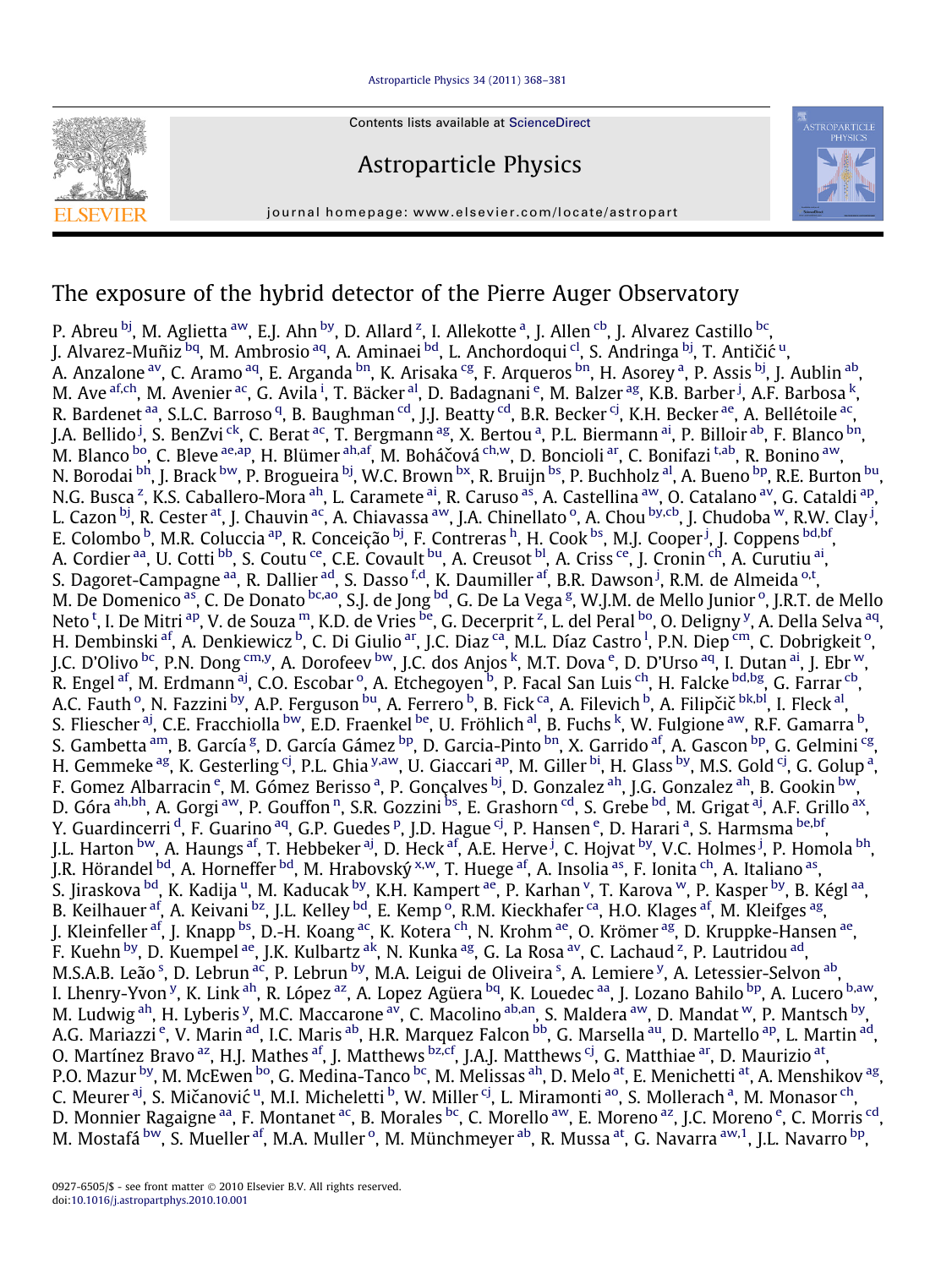<span id="page-3-0"></span>S. Navas <sup>[bp](#page-4-0)</sup>, P. Necesal <sup>w</sup>, L. Nellen <sup>[bc](#page-4-0)</sup>, P.T. Nhung <sup>[cm](#page-4-0)</sup>, N. Nierstenhoefer <sup>ae</sup>, D. Nitz <sup>ca</sup>, D. Nosek <sup>v</sup>, L. Nožka <sup>w</sup>, M. Nyklicek<sup>w</sup>, J. Oehlschläger af, A. Olinto [ch,](#page-4-0) P. Oliva ae, V.M. Olmos-Gilbaja <sup>bq</sup>, M. Ortiz <sup>[bn](#page-4-0)</sup>, N. Pacheco <sup>[bo](#page-4-0)</sup>, D. Pakk Selmi-Dei <sup>o</sup>, M. Palatka <sup>w</sup>, J. Pallotta <sup>c</sup>, N. Palmieri <sup>ah</sup>, G. Parente <sup>[bq](#page-4-0)</sup>, E. Parizot <sup>z</sup>, A. Parra <sup>bq</sup>, J. Parrisius <sup>ah</sup>, R.D. Parsons <sup>bs</sup>, S. Pastor <sup>[bm](#page-4-0)</sup>, T. Paul <sup>cc</sup>, V. Pavlidou <sup>[ch](#page-4-0),[2](#page-4-0)</sup>, K. Payet <sup>ac</sup>, M. Pech <sup>w</sup>, J. Pekala <sup>[bh](#page-4-0)</sup>, R. Pelayo <sup>bq</sup>, I.M. Pepe <sup>r</sup>, L. Perrone <sup>[au](#page-4-0)</sup>, R. Pesce <sup>[am](#page-4-0)</sup>, E. Peterm[an](#page-4-0)n <sup>ci</sup>, S. Petrera <sup>an</sup>, P. Petrinca <sup>ar</sup>, A. Petrolini <sup>am</sup>, Y. Petrov <sup>bw</sup>, J. Petrovic <sup>[bf](#page-4-0)</sup>, C. Pfendner <sup>ck</sup>, N. Phan <sup>[cj](#page-4-0)</sup>, R. Piegaia <sup>d</sup>, T. Pierog <sup>af</sup>, M. Pimenta <sup>bj</sup>, V. Pirronello <sup>[as](#page-4-0)</sup>, M. Platino <sup>b</sup>, V.H. Ponce <sup>a</sup>, M. Pontz <sup>al</sup>, P. Privitera <sup>ch</sup>, M. Prouza <sup>w</sup>, E.J. Quel <sup>c</sup>, J. Rautenberg <sup>ae</sup>, O. Ravel <sup>ad</sup>, D. Ravignani <sup>b</sup>, B. Revenu <sup>ad</sup>, J. Ridky <sup>w</sup>, S. Riggi <sup>[as](#page-4-0)</sup>, M. Risse <sup>al</sup>, P. Ristori <sup>c</sup>, H. Rivera <sup>ao</sup>, C. Rivière <sup>ac</sup>, V. Rizi <sup>an</sup>, C. Robledo <sup>[az](#page-4-0)</sup>, G. Rodriguez <sup>bq</sup>, J. Rodriguez Martino h[,as,](#page-4-0) J. Rodriguez Rojo h, I. Rodriguez-Cabo <sup>[bq](#page-4-0)</sup>, M.D. Rodríguez-Frías <sup>[bo](#page-4-0)</sup>, G. Ros <sup>bo</sup>, J. Rosado <sup>bn</sup>, T. Rossler <sup>x</sup>, M. Roth <sup>af</sup>, B. Rouillé-d'Orfeuil <sup>ch</sup>, E. Roulet <sup>a</sup>, A.C. Rovero <sup>f</sup>, F. Salamida <sup>af,[an,](#page-4-0)</sup>\*, H. Salazar <sup>az</sup>, G. Salina <sup>ar</sup>, F. Sánchez <sup>b</sup>, M. Santander <sup>h</sup>, C.E. Santo <sup>[bj](#page-4-0)</sup>, E. Santos <sup>bj</sup>, E.M. Santos <sup>t</sup>, F. Sarazin <sup>[bv](#page-4-0)</sup>, S. Sarkar <sup>[br](#page-4-0)</sup>, R. Sato <sup>h</sup>, N. Scharf <sup>aj</sup>, V. Scherini <sup>[ao](#page-4-0)</sup>, H. Schieler <sup>af</sup>, P. Schiffer <sup>aj</sup>, A. Schmidt ag, F. Schmidt [ch,](#page-4-0) T. Schmidt ah, O. Scholten [be](#page-4-0), H. Schoorlemmer [bd,](#page-4-0) J. Schovancova W, P. Schovánek <sup>w</sup>, F. Schroeder <sup>af</sup>, S. Schulte <sup>aj</sup>, F. Schüssler <sup>af</sup>, D. Schuster <sup>[bv](#page-4-0)</sup>, S.J. Sciutto <sup>e</sup>, M. Scuderi <sup>as</sup>, A. Segreto <sup>[av](#page-4-0)</sup>, D. Semikoz <sup>z</sup>, M. Settimo <sup>ap</sup>, A. Shadkam <sup>bz</sup>, R.C. Shellard <sup>k, l</sup>, I. Sidelnik <sup>b</sup>, G. Sigl <sup>[ak](#page-4-0)</sup>, A. Śmiałkowski <sup>bi</sup>, R. Šmída <sup>af,w</sup>, G.R. Snow <sup>[ci](#page-4-0)</sup>, P. Sommers <sup>[ce](#page-4-0)</sup>, J. Sorokin <sup>j</sup>, H. Spinka <sup>[bt,by](#page-4-0)</sup>, R. Squartini <sup>h</sup>, J. Stapleton <sup>[cd](#page-4-0)</sup>, J. Stasielak <sup>bh</sup>, M. Stephan <sup>aj</sup>, E. Strazzeri <sup>[av](#page-4-0)</sup>, A. Stutz <sup>ac</sup>, F. Suarez <sup>b</sup>, T. Suomijärvi <sup>y</sup>, A.D. Supanitsky <sup>[bc](#page-4-0)</sup>, T. Šuša <sup>u</sup>, M.S. Sutherland <sup>[cd](#page-4-0)</sup>, J. Swain <sup>cc</sup>, Z. Szadkowski <sup>ae[,bi](#page-4-0)</sup>, A. Tamashiro <sup>f</sup>, A. Tapia <sup>b</sup>, T. Tarutina <sup>e</sup>, O. Taşcău <sup>ae</sup>, R. Tcaciuc <sup>[al](#page-4-0)</sup>, D. Tcherniakhovski <sup>ag</sup>, D. Tegolo <sup>[as](#page-4-0),[ay](#page-4-0)</sup>, N.T. Thao <sup>[cm](#page-4-0)</sup>, D. Thomas <sup>[bw](#page-4-0)</sup>, J. Tiffenberg <sup>d</sup>, C. Timmermans <sup>[bf,bd](#page-4-0)</sup>, D.K. Tiwari <sup>bb</sup>, W. Tkaczyk <sup>bi</sup>, C.J. Todero Peixoto <sup>s</sup>, B. Tomé <sup>[bj](#page-4-0)</sup>, A. Tonachini <sup>[at](#page-4-0)</sup>, P. Travnicek <sup>w</sup>, D.B. Tridapalli <sup>n</sup>, G. Tristram <sup>z</sup>, E. Trovato <sup>[as](#page-4-0)</sup>, M. Tueros <sup>e</sup>, R. Ulrich <sup>[ce,](#page-4-0)af</sup>, M. Unger <sup>af</sup>, M. Urban <sup>aa</sup>, J.F. Valdés Galicia <sup>bc</sup>, I. Valiño <sup>af</sup>, L. Valore <sup>aq</sup>, A.M. van den Berg <sup>[be](#page-4-0)</sup>, B. Vargas Cárdenas <sup>bc</sup>, J.R. Vázquez <sup>bn</sup>, R.A. Vázquez <sup>bq</sup>, D. Veberič <sup>bl,bk</sup>, T. Venters <sup>[ch](#page-4-0)</sup>, V. Verzi <sup>ar</sup>, M. Videla <sup>g</sup>, L. Villaseñor <sup>[bb](#page-4-0)</sup>, H. Wahlberg <sup>e</sup>, P. Wahrlich <sup>j</sup>, O. Wainberg <sup>b</sup>, D. Warner <sup>[bw](#page-4-0)</sup>, A.A. Watson <sup>bs</sup>, K. Weidenhaupt <sup>aj</sup>, A. Weindl <sup>af</sup>, S. Westerhoff <sup>[ck](#page-4-0)</sup>, B.J. Whelan <sup>j</sup>, G. Wieczorek <sup>[bi](#page-4-0)</sup>, L. Wiencke <sup>[bv](#page-4-0)</sup>, B. Wilczyńska <sup>[bh](#page-4-0)</sup>, H. Wilczyński <sup>bh</sup>, M. Will <sup>af</sup>, C. Williams <sup>[ch](#page-4-0)</sup>, T. Winchen <sup>aj</sup>, L. Winders <sup>cl</sup>, M.G. Winnick <sup>j</sup>, M. Wommer <sup>af</sup>, B. Wundheiler <sup>b</sup>, T. Yamamoto <sup>[ch,3](#page-4-0)</sup>, P. Younk <sup>[bw](#page-4-0)</sup>, G. Yuan <sup>bz</sup>, A. Yushkov <sup>aq</sup>, B. Zamorano <sup>[bp](#page-4-0)</sup>, E. Zas <sup>bq</sup>, D. Zavrtanik <sup>[bl,bk](#page-4-0)</sup>, M. Zavrtanik [bk,bl](#page-4-0), I. Zaw [cb](#page-4-0), A. Zepeda [ba,](#page-4-0) M. Ziolkowski [al,](#page-4-0) The Pierre Auger Collaboration

<sup>a</sup> Centro Atómico Bariloche and Instituto Balseiro (CNEA-UNCuyo-CONICET), San Carlos de Bariloche, Argentina

<sup>b</sup> Centro Atómico Constituyentes (Comisión Nacional de Energía Atómica/CONICET/UTN-FRBA), Buenos Aires, Argentina

<sup>c</sup> Centro de Investigaciones en Láseres y Aplicaciones, CITEFA and CONICET, Argentina

<sup>d</sup> Departamento de Física, FCEyN, Universidad de Buenos Aires y CONICET, Argentina

<sup>e</sup> IFLP, Universidad Nacional de La Plata and CONICET, La Plata, Argentina

<sup>f</sup> Instituto de Astronomía y Física del Espacio (CONICET-UBA), Buenos Aires, Argentina

<sup>g</sup> National Technological University, Faculty Mendoza (CONICET/CNEA), Mendoza, Argentina

<sup>h</sup> Pierre Auger Southern Observatory, Malargüe, Argentina

i Pierre Auger Southern Observatory and Comisión Nacional de Energía Atómica, Malargüe, Argentina

<sup>j</sup> University of Adelaide, Adelaide, S.A., Australia

<sup>k</sup> Centro Brasileiro de Pesquisas Fisicas, Rio de Janeiro, RJ, Brazil

<sup>l</sup> Pontifícia Universidade Católica, Rio de Janeiro, RJ, Brazil

<sup>m</sup> Universidade de São Paulo, Instituto de Física, São Carlos, SP, Brazil

<sup>n</sup>Universidade de São Paulo, Instituto de Física, São Paulo, SP, Brazil

<sup>o</sup> Universidade Estadual de Campinas, IFGW, Campinas, SP, Brazil

<sup>p</sup>Universidade Estadual de Feira de Santana, Brazil

<sup>q</sup>Universidade Estadual do Sudoeste da Bahia, Vitoria da Conquista, BA, Brazil

r Universidade Federal da Bahia, Salvador, BA, Brazil <sup>s</sup>Universidade Federal do ABC, Santo André, SP, Brazil

<sup>t</sup> Universidade Federal do Rio de Janeiro, Instituto de Física, Rio de Janeiro, RJ, Brazil

<sup>u</sup> Rudjer Bošković Institute, 10000 Zagreb, Croatia

<sup>v</sup> Charles University, Faculty of Mathematics and Physics, Institute of Particle and Nuclear Physics, Prague, Czech Republic

<sup>w</sup> Institute of Physics of the Academy of Sciences of the Czech Republic, Prague, Czech Republic

<sup>x</sup> Palacky´ University, Olomouc, Czech Republic

<sup>y</sup> Institut de Physique Nucléaire d'Orsay (IPNO), Université Paris 11, CNRS-IN2P3, Orsay, France

<sup>z</sup> Laboratoire AstroParticule et Cosmologie (APC), Université Paris 7, CNRS-IN2P3, Paris, France

aa Laboratoire de l'Accélérateur Linéaire (LAL), Université Paris 11, CNRS-IN2P3, Orsay, France

ab Laboratoire de Physique Nucléaire et de Hautes Energies (LPNHE), Universités Paris 6 et Paris 7, CNRS-IN2P3, Paris, France

ac Laboratoire de Physique Subatomique et de Cosmologie (LPSC), Université Joseph Fourier, INPG, CNRS-IN2P3, Grenoble, France ad SUBATECH, CNRS-IN2P3, Nantes, France

ae Bergische Universität Wuppertal, Wuppertal, Germany

af Karlsruhe Institute of Technology, Campus North, Institut für Kernphysik, Karlsruhe, Germany

ag Karlsruhe Institute of Technology, Campus North, Institut für Prozessdatenverarbeitung und Elektronik, Karlsruhe, Germany

ah Karlsruhe Institute of Technology, Campus South, Institut für Experimentelle Kernphysik (IEKP), Karlsruhe, Germany

ai Max-Planck-Institut für Radioastronomie, Bonn, Germany

aj RWTH Aachen University, III. Physikalisches Institut A, Aachen, Germany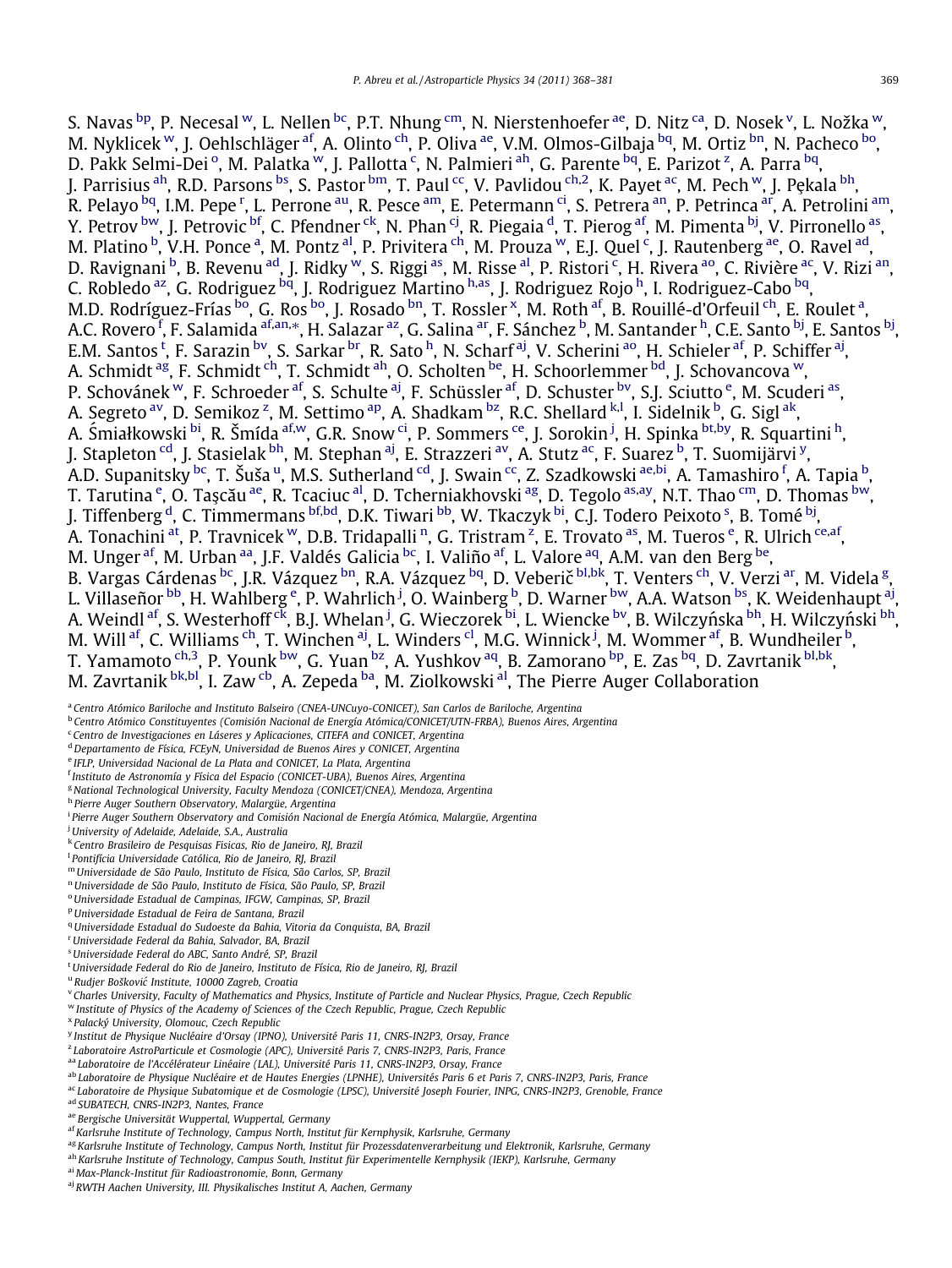<span id="page-4-0"></span>

| al Universität Siegen, Siegen, Germany<br>am Dipartimento di Fisica dell'Università and INFN, Genova, Italy<br>an Università dell'Aquila and INFN, L'Aquila, Italy |
|--------------------------------------------------------------------------------------------------------------------------------------------------------------------|
|                                                                                                                                                                    |
|                                                                                                                                                                    |
| ao Università di Milano and Sezione INFN, Milan, Italy                                                                                                             |
| ap Dipartimento di Fisica dell'Università del Salento and Sezione INFN, Lecce, Italy                                                                               |
| <sup>aq</sup> Università di Napoli "Federico II" and Sezione INFN, Napoli, Italy                                                                                   |
| ar Università di Roma II "Tor Vergata" and Sezione INFN, Roma, Italy                                                                                               |
| as Università di Catania and Sezione INFN, Catania, Italy                                                                                                          |
| <sup>at</sup> Università di Torino and Sezione INFN, Torino, Italy                                                                                                 |
| au Dipartimento di Ingegneria dell'Innovazione dell'Università del Salento and Sezione INFN, Lecce, Italy                                                          |
| av Istituto di Astrofisica Spaziale e Fisica Cosmica di Palermo (INAF), Palermo, Italy                                                                             |
| aw Istituto di Fisica dello Spazio Interplanetario (INAF), Università di Torino and Sezione INFN, Torino, Italy                                                    |
| ax INFN, Laboratori Nazionali del Gran Sasso, Assergi (L'Aquila), Italy                                                                                            |
| <sup>ay</sup> Università di Palermo and Sezione INFN, Catania, Italy                                                                                               |
| az Benemérita Universidad Autónoma de Puebla, Puebla, Mexico                                                                                                       |
| <sup>ba</sup> Centro de Investigación y de Estudios Avanzados del IPN (CINVESTAV), México, D.F., Mexico                                                            |
| bb Universidad Michoacana de San Nicolas de Hidalgo, Morelia, Michoacan, Mexico                                                                                    |
| bc Universidad Nacional Autonoma de Mexico, Mexico, D.F., Mexico                                                                                                   |
| bd IMAPP, Radboud University, Nijmegen, The Netherlands<br>be Kernfysisch Versneller Instituut, University of Groningen, Groningen, The Netherlands                |
| bf NIKHEF, Amsterdam, The Netherlands                                                                                                                              |
| bg ASTRON, Dwingeloo, The Netherlands                                                                                                                              |
| <sup>bh</sup> Institute of Nuclear Physics PAN, Krakow, Poland                                                                                                     |
| <sup>bi</sup> University of Łódź, Łódź, Poland                                                                                                                     |
| <sup>bj</sup> LIP and Instituto Superior Técnico, Lisboa, Portugal                                                                                                 |
| <sup>bk</sup> J. Stefan Institute, Ljubljana, Slovenia                                                                                                             |
| bl Laboratory for Astroparticle Physics, University of Nova Gorica, Slovenia                                                                                       |
| bm Instituto de Física Corpuscular, CSIC-Universitat de València, Valencia, Spain                                                                                  |
| <sup>bn</sup> Universidad Complutense de Madrid, Madrid, Spain                                                                                                     |
| bo Universidad de Alcalá, Alcalá de Henares, Madrid, Spain                                                                                                         |
| bp Universidad de Granada & C.A.F.P.E., Granada, Spain                                                                                                             |
| bq Universidad de Santiago de Compostela, Spain                                                                                                                    |
| br Rudolf Peierls Centre for Theoretical Physics, University of Oxford, Oxford, United Kingdom                                                                     |
| bs School of Physics and Astronomy, University of Leeds, United Kingdom<br><sup>bt</sup> Argonne National Laboratory, Argonne, IL, USA                             |
| bu Case Western Reserve University, Cleveland, OH, USA                                                                                                             |
| bv Colorado School of Mines, Golden, CO, USA                                                                                                                       |
| bw Colorado State University, Fort Collins, CO, USA                                                                                                                |
| bx Colorado State University, Pueblo, CO, USA                                                                                                                      |
| by Fermilab, Batavia, IL, USA                                                                                                                                      |
| bz Louisiana State University, Baton Rouge, LA, USA                                                                                                                |
| ca Michigan Technological University, Houghton, MI, USA                                                                                                            |
| <sup>cb</sup> New York University, New York, NY, USA                                                                                                               |
| <sup>cc</sup> Northeastern University, Boston, MA, USA                                                                                                             |
| <sup>cd</sup> Ohio State University, Columbus, OH, USA                                                                                                             |
| ce Pennsylvania State University, University Park, PA, USA                                                                                                         |
| <sup>cf</sup> Southern University, Baton Rouge, LA, USA                                                                                                            |
| <sup>cg</sup> University of California, Los Angeles, CA, USA                                                                                                       |
| ch University of Chicago, Enrico Fermi Institute, Chicago, IL, USA<br><sup>ci</sup> University of Nebraska, Lincoln, NE, USA                                       |
| <sup>cj</sup> University of New Mexico, Albuquerque, NM, USA                                                                                                       |
| <sup>ck</sup> University of Wisconsin, Madison, WI, USA                                                                                                            |
| <sup>cl</sup> University of Wisconsin, Milwaukee, WI, USA                                                                                                          |
| cm Institute for Nuclear Science and Technology (INST), Hanoi, Viet Nam                                                                                            |
|                                                                                                                                                                    |

## article info

Article history: Received 30 June 2010 Received in revised form 27 September 2010 Accepted 4 October 2010 Available online 15 October 2010

## ABSTRACT

The Pierre Auger Observatory is a detector for ultra-high energy cosmic rays. It consists of a surface array to measure secondary particles at ground level and a fluorescence detector to measure the development of air showers in the atmosphere above the array. The ''hybrid" detection mode combines the information from the two subsystems. We describe the determination of the hybrid exposure for events observed by the fluorescence telescopes in coincidence with at least one water-Cherenkov detector of the surface array. A detailed knowledge of the time dependence of the detection operations is crucial for an accurate evaluation of the exposure. We discuss the relevance of monitoring data collected during operations, such

E-mail address: [francesco.salamida@kit.edu.](mailto:<xml_chg_old>francesco.salamida@ki.edu</xml_chg_old><xml_chg_new>francesco.salamida@kit.edu</xml_chg_new>)

<sup>⇑</sup> Corresponding author at: Karlsruhe Institute of Technology, Campus North, Institut für Kernphysik, Karlsruhe, Germany.

<sup>&</sup>lt;sup>1</sup> Deceased.

<sup>2</sup> At Caltech, Pasadena, USA.

<sup>&</sup>lt;sup>3</sup> At Konan University, Kobe, Japan.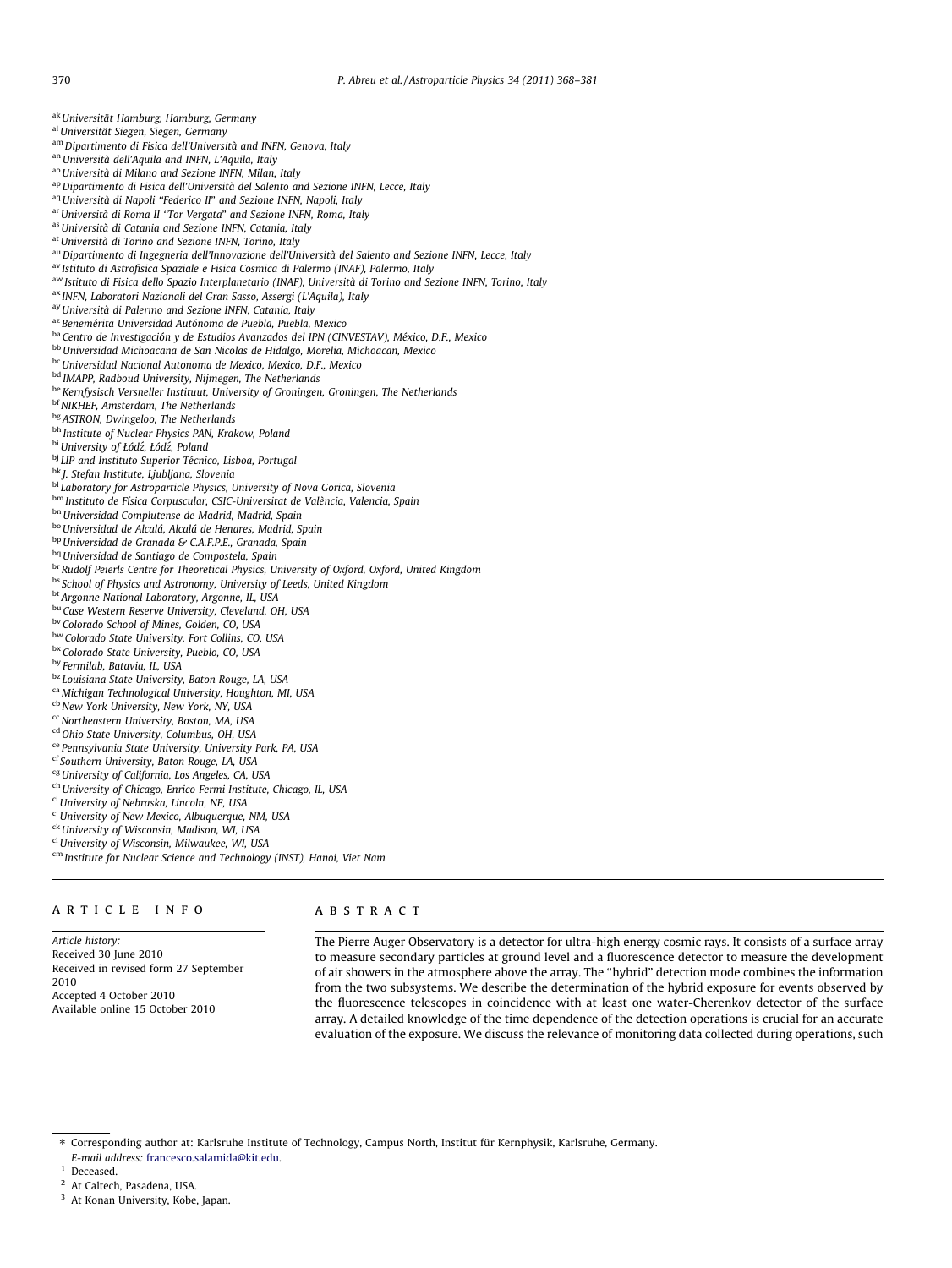Keywords: Ultra high energy cosmic rays Pierre Auger Observatory Extensive air showers Trigger Exposure Fluorescence detector Hybrid

as the status of the fluorescence detector, background light and atmospheric conditions, that are used in both simulation and reconstruction.

© 2010 Elsevier B.V. All rights reserved.

## 1. Introduction

The Pierre Auger Observatory has been designed to investigate the origin and the nature of ultra high energy cosmic rays. It consists of a large array of about 1600 surface stations (the SD array) covering an area of 3000  $km^2$  for detecting the secondary particles of the air shower at ground level by means of the Cherenkov radiation they produce in water. The ground array is overlooked by 24 air fluorescence telescopes (the FD system), grouped in four enclosures each consisting of six optical telescopes. These devices are used to observe the longitudinal profile of cosmic ray showers on clear moonless nights. The Observatory, located outside the town of Malargüe, in the Province of Mendoza, Argentina, has been taking data stably since January 2004 while the construction was proceeding. The construction was completed in mid 2008. Details of the design, construction and performance of the Observatory can be found in  $[1-3]$ .

The Auger detector has been conceived with a cross-triggering capability. Data are retrieved from both detectors whenever either system is triggered.<sup>4</sup> The surface array and the fluorescence telescopes allow the reconstruction of extensive air showers with two independent measurements. The combination of information from the two detection subsystems enhances the reconstruction capability with respect to the individual detector components [\[5,6\].](#page-14-0) This technique is called "hybrid" detection and the determination of the exposure of the Observatory under this mode is the subject of the present paper. The data period used for this purpose is between November 2005 and May 2008. The exposure calculated here is the same used for the energy spectrum measurement published in [\[7\]](#page-14-0).

The paper is organized as follows. In Section 2 we describe the hybrid detection method. Section [3](#page-6-0) addresses the energy spectrum and the relevance of the hybrid exposure to its determination. The effective data taking time in the hybrid detection mode, i.e. the hybrid on-time, and the different components contributing to it are discussed in Section [4.](#page-7-0) The Monte Carlo simulation used for the evaluation of the hybrid exposure is described in Section [5.](#page-8-0) In Section [6](#page-10-0) we describe the event selection and make comparisons with data to validate the Monte Carlo simulation. Finally in Section [7](#page-12-0) we show the hybrid exposure as a function of primary energy and in Section [8](#page-13-0) we summarize.

#### 2. Hybrid data analysis

A hybrid event is an air shower that is simultaneously detected by the fluorescence detector and the surface array. If an air shower independently triggers both detectors the event is tagged as a golden hybrid and these events can be fully reconstructed in both detection modes. In the SD the energy density of shower particles at ground level is used to determine the cosmic ray energy. In the FD the observation of the longitudinal profile of the shower allows the measurement of the calorimetric energy of the primary particle. This event sample, though small with respect to the SD sample, is very important since it constitutes the base data set for the energy calibration of the SD events [\[8,6\]](#page-14-0).

The fluorescence detector, having a lower energy threshold, may promote a sub-threshold trigger in the SD. In this case, surface stations are matched by timing and location even though they do not fulfil the conditions for an independent SD trigger. This is an important capability because these sub-threshold hybrid events would not have triggered the array otherwise. Here the energy reconstruction relies uniquely on the calorimetric energy from the longitudinal profile.

Like golden hybrids these events suffer statistical limitations, but they are of particular interest because they allow an extension of the measurement of the energy spectrum into a region where the SD is not fully efficient [\[4\]](#page-14-0). They have superior qualities with respect to "monocular" FD events (those without SD information), because of the precise measurement of the shower geometry [\[3\].](#page-14-0)

In the FD, cosmic ray showers are detected as a sequence of triggered pixels in a matrix of photomultipliers. This sequence allows the determination of the shower-detector plane (SDP), the plane that includes the location of the fluorescence detector and the line of the shower axis, with a typical uncertainty of the order of a few tenths of a degree. Then the determination of the shower geometry relies on the arrival times of photons in the individual pixels [\[3\].](#page-14-0) In the monocular reconstruction the accuracy degrades when the measured angular speed does not change significantly over the observed track length. In such cases the shower axis can be largely under-determined within the SDP, thus giving large uncertainties in the reconstruction of the arrival direction and the impact point at ground level. This further leads to uncertainties in other shower parameters and in particular in the reconstructed shower energy.

The hybrid approach supplements the traditional FD direction fitting method with the arrival time of the shower at the ground measured by a single SD station. This results in a remarkable improvement in the determination of the shower geometry, as illustrated in [Fig. 1](#page-6-0) where the impact points at ground level corresponding to mono and hybrid reconstruction methods are shown for a typical event. Accurate knowledge of the shower arrival time at ground level removes a degeneracy in the traditional FD monocular approach that uses pixel timing to reconstruct the shower axis. In hybrid mode, the resolution of the direction and of the position of the impact point at the ground are better than  $0.6^\circ$  and 50 m respectively [\[9,10,5\].](#page-14-0)

The total energy of each event is obtained by combining the knowledge of the detector response with monitoring data describing the atmospheric conditions [\[3\].](#page-14-0) Once the geometry is known, the observed energy deposit profile is reconstructed taking into account the scattering and the absorption of light during its propagation in the atmosphere and the presence of forward-emitted and scattered Cherenkov light. The method used is described in detail in [\[11\]](#page-14-0). The energy released in the electromagnetic part of the air shower is estimated by fitting a Gaisser–Hillas function [\[12\]](#page-14-0) to the reconstructed energy deposit profile and integrating it over the entire range of atmospheric depth. Finally, the total energy of a shower is derived after correcting for the invisible energy carried

<sup>4</sup> Details about the triggers implemented can be found in [\[4\]](#page-14-0) for the SD and in [\[3\]](#page-14-0) for the FD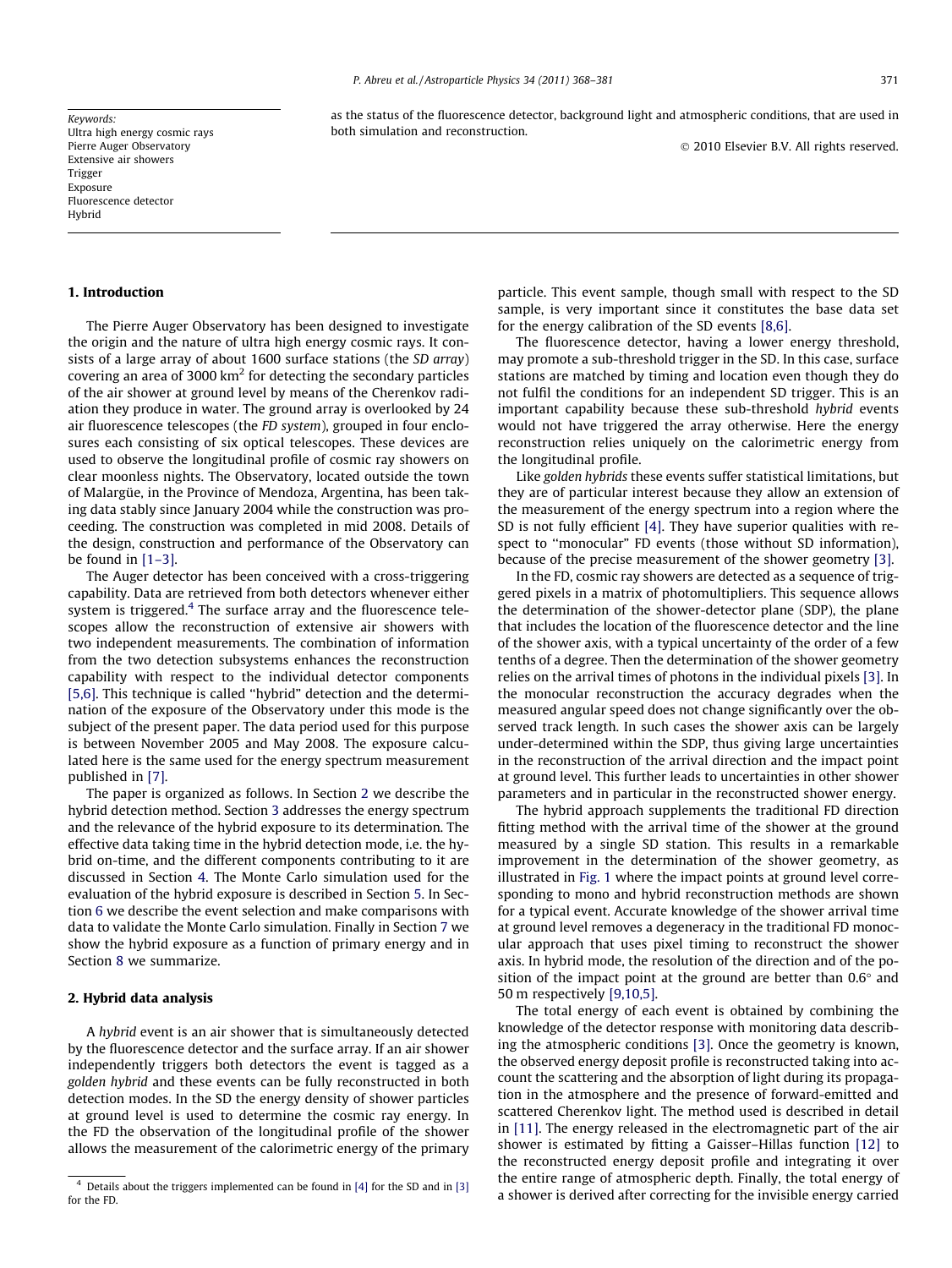<span id="page-6-0"></span>

Fig. 1. Determination of the impact point at the ground for a single event using both the mono and hybrid reconstruction methods. The event has been detected by the Los Morados FD site: the downward-going arrow points towards the direction of the site and the two lines show the uncertainty of the SDP plane at ground level. The small (long) elongated ellipse represents the uncertainty on the core position in the hybrid (mono) reconstruction. The arrows indicate the reconstructed directions in the two cases, their length being proportional to the sine of the reconstructed zenith angle. The open (full) circles show the active (triggered) SD stations. Triggered stations are shown with a radius proportional to the logarithm of the signal.

away by neutrinos and high energy muons [\[13\]](#page-14-0). After quality selection, the energy resolution (defined as an event-to-event statistical uncertainty) of the fluorescence detector is better than 10% [\[5\].](#page-14-0) This value has been calculated from simulations and has been cross checked with hybrid-stereo events, i.e. those events which are detected and reconstructed in hybrid mode by more than one FD-sit[e\[3\]](#page-14-0). The energy resolution turned out to be energy independent in the whole range.

Systematic uncertainties in the energy determination are related to the detector, to the atmosphere and to the reconstruction procedure. They are summarized in Table 1. All these uncertainties are found to be independent. A total uncertainty of about 22% [\[6\]](#page-14-0) is estimated by summing the individual contributions in quadrature.

#### 3. Energy spectrum with hybrid events

The aperture of a cosmic ray instrument is per se a figure of merit of its observation capability. The time integrated aperture

Table 1

Current estimates of the systematic uncertainties affecting energy reconstruction. Values from [\[6\]](#page-14-0).

|                              | Uncertainty % |                             | Uncertainty % |
|------------------------------|---------------|-----------------------------|---------------|
| Fluorescence yield (FY) 14   |               | Quenching effect on<br>FY   | 5             |
| FD absolute calibration      | q             | FD wavelength<br>response   | З             |
| Molecular attenuation        |               | Aerosol attenuation         | 7             |
| Multiple scattering<br>model |               | FD reconstruction<br>method | 10            |
| Invisible energy             |               |                             |               |
| Total                        |               |                             | 22            |

is commonly referred to as the exposure. In this section we discuss the relevance of the exposure for the energy spectrum measurement. This is of particular concern in the case of a detection based on fluorescence, such as the hybrid case, where the time variations of the detection and the inherent energy dependence make an accurate determination of the exposure a key task.

The flux of cosmic rays *J* as a function of energy is defined as:

$$
J(E) = \frac{d^4 N_{\text{inc}}}{dE dA d\Omega dt} \simeq \frac{\Delta N_{\text{sel}}(E)}{\Delta E} \frac{1}{\mathcal{E}(E)};
$$
\n(1)

where  $N_{\text{inc}}$  is the number of cosmic rays with energy between E and  $E + dE$  incident on a surface element dA, within a solid angle d $\Omega$  and time dt.  $\Delta N_{\rm sel}(E)$  is the number of detected events passing the selection criteria in the energy bin centered around  $E$ , having width  $\Delta E$ .  $\mathcal{E}(E)$  represents the energy-dependent exposure of the detector at the same selection level.

The exposure, as a function of the energy of primary particle, can be written as:

$$
\mathcal{E}(E) = \int_{T} \int_{\Omega} \int_{S_{gen}} \varepsilon(E, t, \theta, \phi, x, y) \cos \theta \, dS d\Omega dt = \int_{T} \mathcal{A}(E, t) dt; \qquad (2)
$$

where  $\varepsilon$  is the detection efficiency including the different steps of the analysis, i.e. trigger, reconstruction and quality cuts, and  $dS = dx \times dy$  is the horizontal surface element.  $d\Omega = \sin\theta d\theta d\phi$  and  $\Omega$  are respectively the differential and total solid angles. The generation area  $S_{\text{gen}}$  has been chosen large enough to exclude any possible event detection and reconstruction outside it.  $A(E, t)$  is the instantaneous aperture of the detector which depends on the detector configuration at the time  $t$ .

The detector configurations of the Observatory have been continuously changing over the period of data collection for the hybrid spectrum. As construction of the SD progressed, the number of stations in operation increased. Furthermore, even in a steady configuration, some SD stations are temporarily out of service at any one time. The SD status is monitored by updating each second the list of ''active" stations. In principle the change in SD configuration is straightforward to handle since the aperture is proportional to a geometric area. In the case of a single missing SD station, the effective area is slightly changed by about 2  $km^2$  at full efficiency [\[4\].](#page-14-0)

The FD detector configuration also changed with time during the construction phase, with the number of telescopes changing from 12 to 24. In addition, a correction ring lens was added to each telescope during the first two years of data taking. Thus, parts of the data have been collected with different optical configurations. During nightly operations individual telescopes are sometimes deactivated because of increasing sky brightness, bad weather conditions or hardware failures. Finally, the FD response is influenced by atmospheric conditions such as the concentration of aerosols and cloud coverage.

To properly take into account all the detector configurations and their time variability a sample of events which reproduce the exact conditions of the experiment (i.e. its actual sequence of configurations and on-time) has been simulated. This method, referred to as Time Dependent Detector Simulation, is described in the next sections. Given a set of N simulated events generated on an area S<sub>gen</sub> within the time interval T, the exposure Eq. (2) can be calculated numerically via

$$
\mathcal{E}(E_{\text{rec}}) = 2\pi S_{\text{gen}} T \sum_{i} \frac{n(E_{\text{rec}}, \cos \theta_{i})}{N(E_{\text{gen}}, \cos \theta_{i})} \cos \theta_{i} \Delta \cos \theta_{i};
$$
\n(3)

where n denotes the number of events that fulfill the selection criteria described in Section [6.](#page-10-0) The exposure is calculated as a function of reconstructed energy,  $E_{\text{rec}}$ , to correct for distortions of the steep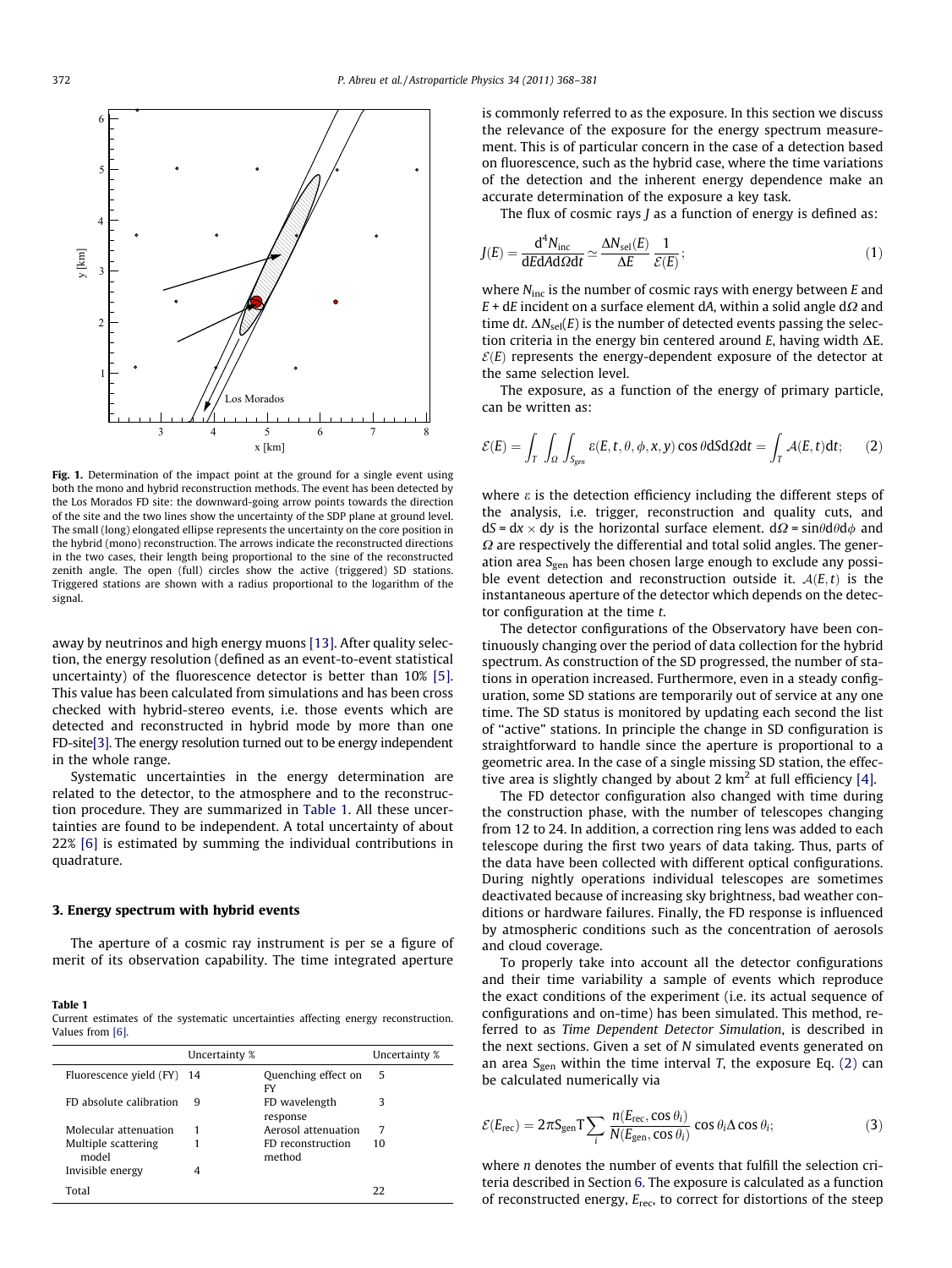<span id="page-7-0"></span>energy spectrum due to the finite resolution of the energy reconstruction (see e.g. [\[14,15\]](#page-14-0) and Section [6.3](#page-11-0)).

#### 4. Hybrid on-time

The efficiency of fluorescence and hybrid data taking is influenced by many effects. These can be external, e.g. lightning or storms, or internal to the data taking itself, e.g. DAQ failures. For the determination of the on-time of the Pierre Auger Observatory in the hybrid detection mode it is therefore crucial to take into account all these occurrences and derive a solid description of the data taking time sequence.

Data losses and inefficiencies can occur on different levels, from the smallest unit of the FD, i.e. one single photomultiplier (pixel) readout channel, up to the highest level, i.e. the combined SD-FD data taking of the Observatory. To perform the Time Dependent Detector Simulation we have to take into account all known disturbances and then derive the on-time of the hybrid detection mode. To achieve this aim we rely on a variety of monitoring information and the data set itself. As a compromise between accuracy and stability we derived the complete detector status down to the single pixel for time intervals  $T_{\text{bin}}$  = 10 min.

#### 4.1. Telescope dependent sources

−1 10

The active time of FD data acquisition is calculated using a minimum bias data stream with a less restrictive trigger condition. This data file includes sub-threshold FD events and is recorded at an event rate about 8 times higher than the standard rate of about 1 event per FD-site per minute.

Even if the DAQ is running, the shutters of the telescope might be closed due to bad weather alarms from the slow control system or other failsafe mechanisms. To determine the status of the shutters we use the information on night sky background level provided by algorithms implemented in the front-end electronics boards. Every 30 s data from each PMT channel is written to a monitoring data file which records parameters including ADC-variance, baseline, First Level Trigger (FLT) threshold and trigger frequency for each pixel [\[3\].](#page-14-0)

The ADC-variance distribution from these data is shown in Fig. 2. Background data is also collected during the nightly relative calibration runs, i.e. with closed shutters (see the upper-right panel

> 0.012 0.014

Background − DAQ



Fig. 2. Distribution of background variances. The main contribution to this background noise is the night-sky background light coming from stars and the direct and scattered moonlight. The upper-right panel shows a magnified view of the low variance region superimposed on data recorded with closed shutters (shaded histogram). The arrow shows the variance threshold used to select good data.

in Fig. 2). A mean value of about  $3.5$ ADC<sup>2</sup> is obtained in these conditions.<sup>5</sup> For each time interval the efficiency of open shutters is then derived as:

$$
\varepsilon_{\text{shutter}} = \frac{T_{\text{open}}}{T_{\text{bin}}},\tag{4}
$$

where  $T_{\text{open}}$  denotes the time (for a given telescope) for which the mean variance over the whole camera is larger than 8 ADC<sup>2</sup>. If background data are not available, no efficiency is calculated. The status flag  $\delta_{\text{tel}}$  is then set to 0.

The deadtime due to the finite readout speed of the DAQ system must also be taken into account. The deadtime is stored on an event-by-event basis in the output of the FD data acquisition. For each telescope, this deadtime  $T_{\text{DAQ}}^{\text{dead}}$  is converted into an efficiency of detecting cosmic ray data in the given time interval by:

$$
\varepsilon_{\text{DAQ}} = 1 - \frac{T_{\text{DAQ}}^{\text{dead}}}{T_{\text{DAQ}}},\tag{5}
$$

where  $T<sub>DAQ</sub>$  is the total running time of the DAQ in the given time interval.

#### 4.2. FD-site dependent sources

Currently two possible sources of inefficiency are known to affect the data taking at the FD-site level.

The first is due to the atmospheric monitoring system. An FD veto is set by the Lidar system before performing laser shots in the field of view of a fluorescence detector. The cumulative Lidar veto time is stored on an event-by-event basis in the data files. This deadtime  $T_{\text{Lidar}}^{\text{dead}}$  is converted into an efficiency by:

$$
\varepsilon_{\text{Lidar}} = 1 - \frac{T_{\text{Lidar}}^{\text{dead}}}{T_{\text{DAQ}}}.\tag{6}
$$

This efficiency can be interpreted as the probability of a cosmic ray event falling outside the Lidar vetoed period.

To extend the hybrid detection capability below the SD trigger threshold [\[4,16\],](#page-14-0) all the FD triggers are sent to and processed by the central data acquisition system (CDAS). It reads out the portion of the surface array closest to the relevant fluorescence building. Then FD and SD data streams are merged to form hybrid events. A source of inefficiency comes from the protection algorithm implemented in the CDAS to prevent the acquisition of long periods of excessive event rates.<sup>6</sup> This veto mechanism induces the loss of hybrid events. An estimate of the event loss probability in a given time interval is calculated by comparing events from the FD data files and from the final merged hybrid files (which only include those sent to CDAS). This recovery mechanism is energy dependent as it is related to the SD trigger probability [\[17\]](#page-14-0) and is accounted for on an average basis.  $\langle \varepsilon_{\text{T3veto}}(s,t) \rangle$  is the resulting average efficiency for each FD site  $s$  and time  $t$ .

#### 4.3. CDAS status

CDAS inefficiencies must also be taken into account. The surface detector array is constantly monitored and a very detailed description of the array status is available with a time resolution of 1 s. In addition to the usually very localized problems of single SD stations, time periods with trigger related problems [\[4\]](#page-14-0) are excluded in the hybrid on-time via the CDAS status flag  $\delta$ <sub>CDAS</sub>. Given a constant rate of hybrid events  $\lambda$ , the probability P that the time

<sup>5</sup> Muons hitting the pixel camera is the main source of the noise triggers.

 $^6\,$  Lightning and other noise events may cause higher FD trigger rates which would cause significant deadtime for the surface array due to the finite readout time of the array.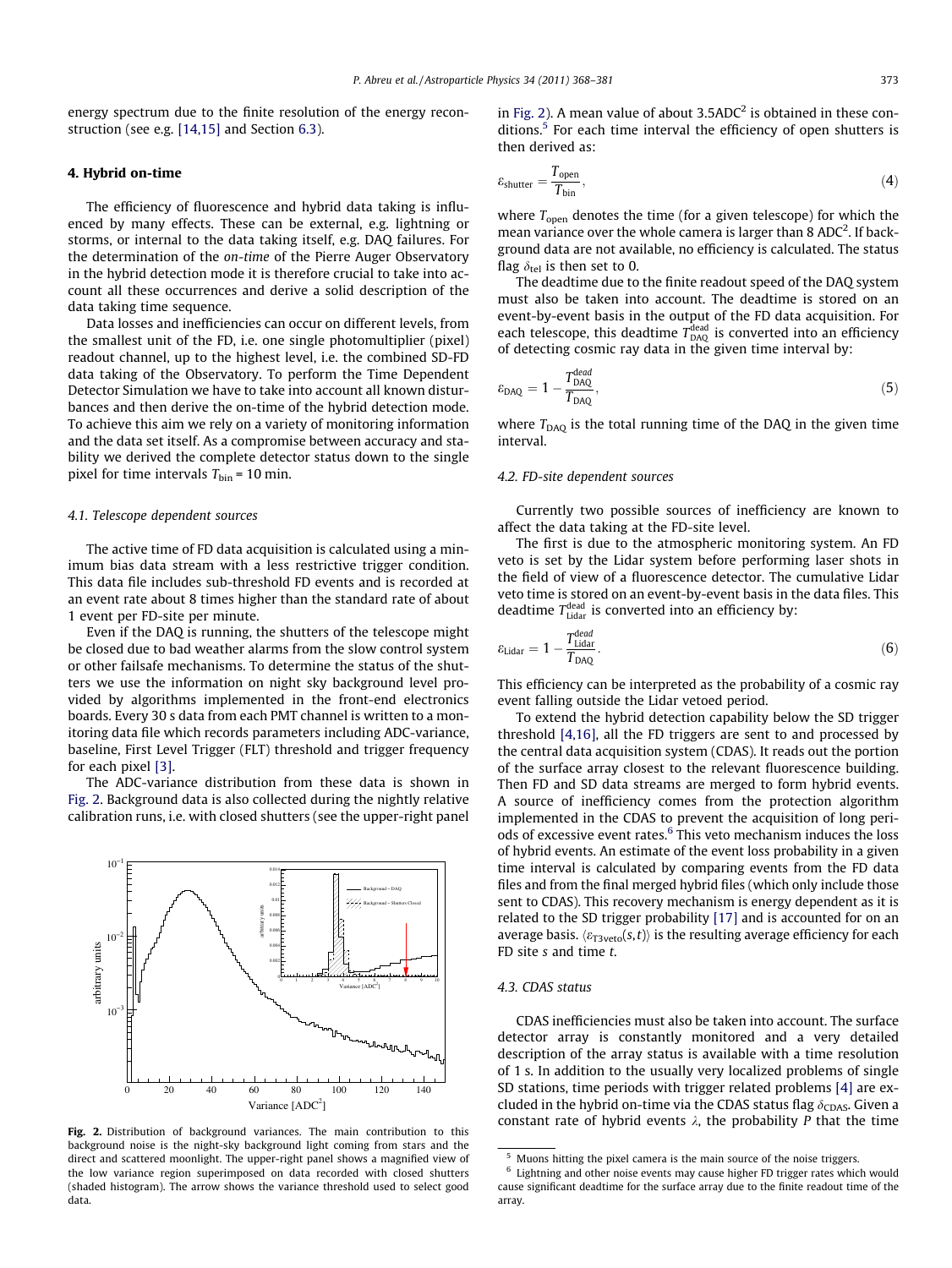<span id="page-8-0"></span>interval between two consecutive hybrid events is larger than T is given by P(T) =  $e^{-\lambda T}$ . Taking  $\lambda \approx 1.7 \times 10^{-2}$  Hz (1 event per minute) and T = 600 s, then  $P = 3.7 \times 10^{-5}$ . Based on this calculation, an additional check is performed requiring at least one hybrid event per 10min time interval.

#### 4.4. Results and cross-checks

For each time  $t$  in a given time slot of duration  $T_{\text{bin}}$ , the fraction of operational time  $f(i, t)$ , for the telescope *i* belonging to the FD site s, can be written as:

$$
f(i,t) = \varepsilon_{\text{shutter}}(i,t) \cdot \varepsilon_{\text{DAQ}}(i,t) \cdot \delta_{\text{tel}}(i,t) \cdot \varepsilon_{\text{Lidar}}(s,t) \cdot \langle \varepsilon_{\text{T3veto}}(s,t) \rangle \cdot \delta_{\text{CDAS}}(t),
$$
\n(7)

where the  $\varepsilon$ 's identify the efficiencies due to the different sources and the  $\delta$ 's are status flags ( $\delta$  = [0,1]). All the expected sources of inefficiencies have been described in detail in the previous sections.

The time evolution of the full hybrid duty-cycle over 3 years during the construction phase of the observatory is shown in Fig. 3. It shows the on-time fraction, defined as the ratio of the overall on-time to the time duration of each interval. To avoid pile-up effects in the plot, time bins are chosen to coincide with FD data-taking shifts. Data-taking is currently limited to dark periods with moon-fractions smaller than 60% as seen by each individual telescope: this leads to about 16 nights of data taking per moon-cycle. The scheduled data-taking time fraction is also shown in Fig. 3 (gray line). A seasonal modulation is clearly visible, since higher fractions are observed in the austral winter during which the nights are longer.

Note that the FD-site at Los Morados became operational in May 2005 and that at Loma Amarilla started in March 2007. After the initial phase of commissioning, the mean on-time is about 12% for all FD-sites, which corresponds roughly to about 70% of the scheduled time fraction. This efficiency is primarily due to weather effects with a minor part determined by detector effects.

A validation of the on-time determination and an estimate of its systematic uncertainty has been performed using data from the Central Laser Facility (CLF) [\[18\].](#page-14-0) These data are embedded in the standard FD data stream. As CLF laser shots can be observed from all FD-sites, one can calculate the conditional probability of recording the laser signal in a particular site s given at least one other observation in any other site. The expected number of laser shots



Fig. 3. Time evolution of the average hybrid on-time fraction during the construction phase of the Pierre Auger Observatory. Both the seasonal modulation and the starting of commissioning phases of the different FD-sites are visible. Gray line represents the scheduled data-taking time fraction limited to the nights with moon-fraction lower than 60%.

in site s can be derived from the on-time of the telescope pointing to the CLF. The laser observation probability is obviously dependent on the transmission coefficient of the atmosphere. The probability of observing a laser during aerosol-free periods, i.e. with vertical aerosol optical depth VAOD  $\approx$  0, is expected to be 100%. A small deviation from this value of about 4% was found and the on-time has been corrected accordingly to account for possibly lost periods.

#### 5. Monte Carlo simulation

For the calculation of the hybrid exposure, the size of the simulated event sample is crucial for acceptable statistical and systematic uncertainties. For this purpose the simulation activity followed a graded approach with full Monte Carlo analysis for specific studies, like the trigger efficiency, and fast simulations, validated with the full Monte Carlo method, when high statistics were required.

#### 5.1. Trigger efficiency

A complete Monte Carlo hybrid simulation has been performed to study the trigger efficiency and the detector performance. The simulation sample consists of about 6000 proton and 3000 iron CORSIKA [\[19\]](#page-14-0) showers with energies ranging between  $10^{17}$  and  $10^{19.5}$  eV. These energies are of particular interest for the trigger studies since they cover both SD and hybrid thresholds. The showers have been generated using respectively QGSJET-II [\[20,21\]](#page-14-0) and FLUK[A\[22\]](#page-14-0) as high and low energy hadronic interaction models. The FD simulation chain [\[23\]](#page-14-0) reproduces in detail all the physical processes involved in the fluorescence technique. It includes the generation of fluorescence and Cherenkov photons in the atmosphere, their propagation through the atmosphere to the telescope aperture, the ray-tracing of photons in the Schmidt optics of the telescopes, and the simulation of the response of the electronics and of the multi-level trigger. The surface detector response is simulated using Geant4 [\[24\]](#page-14-0) within the framework provided by the Auger Offline software [\[25\]](#page-14-0). For this particular purpose we assume the SD array is fully operational and deployed.

In Fig. 4 it is shown the hybrid trigger efficiency, i.e. the probability of detecting a fluorescence event in coincidence with at least one triggered SD station, is flat and equal to 1 at energies greater than  $10^{18}$  eV, independent of primary mass. The difference between proton and iron primaries increases at lower energies but is negligible at energies as low as  $10^{17.5}$  eV. Protons are slightly more efficient than iron primaries at the lowest energies. This is mainly due to the larger fraction of proton events interacting



Fig. 4. Relative hybrid trigger efficiency from hybrid simulation for proton and iron primaries. The hybrid trigger efficiency calculated using data is also shown.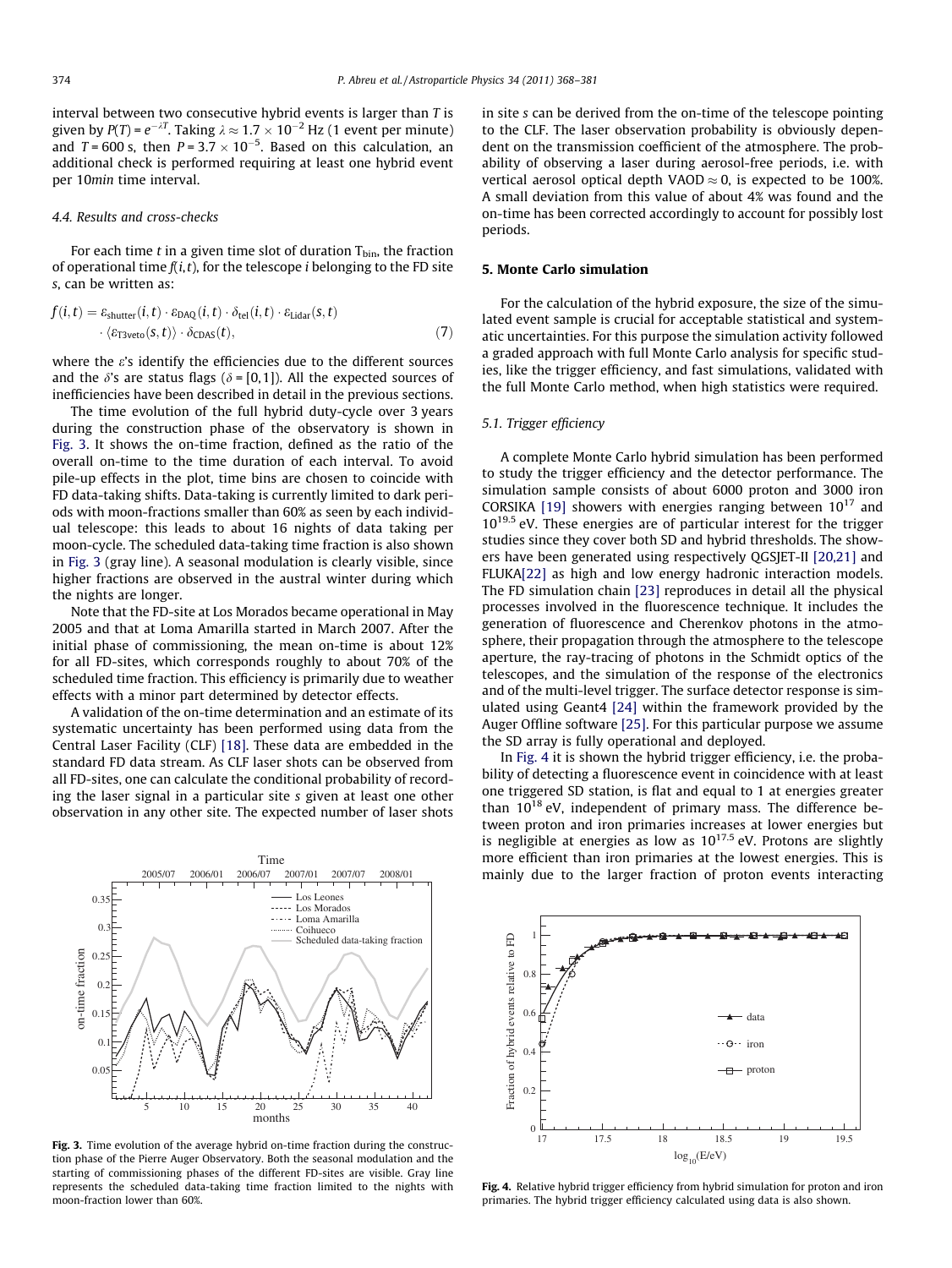deeper in the atmosphere. The hybrid trigger efficiency from fluorescence data is also shown in [Fig. 4.](#page-8-0) Only events landing on an active part of the surface detector have been selected and minimal quality cuts have been applied in order to have a reliable reconstructed energy and to safely derive the trigger probability curve. Data and simulation consistently show that a fluorescence event is always hybrid for energies larger than  $10^{18}$  eV.

In addition, the probability of a shower triggering a given SD station has been studied as a function of primary cosmic ray energy, mass, direction and distance to the shower axis, and a set of ''Lateral Trigger Probability" (LTP) functions have been derived and parameterised [\[26\]](#page-14-0). For a vertical proton primary shower, each station is on average fully efficient within a distance of 750, 1000, 1300, and 1600 m at energies of 1017.5 eV, 10<sup>18</sup> eV, 1018.5 eV and 10<sup>19</sup> eV, respectively. Details on this study are discussed in [\[26\]](#page-14-0).

#### 5.2. Fast simulation

To follow and reproduce the time dependence of the hybrid exposure, each detector configuration must be taken into account. This approach requires a large number of simulations. The method used to achieve this goal within a reasonable computational time relies on the simulation of longitudinal shower profiles generated with CONEX [\[27\],](#page-14-0) a fast generator based on CORSIKA [\[19\]](#page-14-0) shower code. After the simulation of the first few ultra-high energy interactions, CONEX switches to numerical solutions of the underlying cascade equations that describe the evolution of the different shower components. Although this method is extremely fast, the



Fig. 5. Comparison between CORSIKA/Geant4 simulations and the fast CONEX/ SdSimpleSim approach. (a) Distribution of the time at which the SD station is triggered. (b) Difference between the simulated and the reconstructed energies using the hybrid technique. The figures refer to events at  $log_{10}(E/eV) = 18.5$ .

most important features provided by full Monte Carlo simulations, including shower to shower fluctuations, are very well reproduced [\[27,28\]](#page-14-0).

The simulation of the FD response proceeds as in the full method discussed above. Since no ground level particles are generated by CONEX, the SD response cannot be directly simulated. In this case the SD trigger is reproduced using the LTP parameterisation functions. The actual status of the SD array is retrieved using the time of each simulated event. The event trigger probability is then calculated as the convolution of all the LTPs of the working SD stations. This is particularly important for low energy and inclined events.

The SD timing information needed in the hybrid reconstruction mode is provided by a simplified simulation (i.e. SdSimpleSim) implemented in the Offline simulation framework. With this approach the lateral distribution of the air shower is assumed to follow a NKG-like functional form [\[29,30\].](#page-15-0) A model generating realistic signal timing for the closest station to the shower axis has been derived from a full Monte Carlo using AIRES [\[31\]](#page-15-0) simulations. The SdSimpleSim code also includes the simulation of noise triggered stations, which could spoil the reconstruction of the event. The noise rate of the surface detector is self-adjusting to yield 20 Hz per station. As a cross-check, the number of noise triggered stations has been derived from data and the obtained distributions have been parameterized.

Dedicated CORSIKA/Geant4 simulations have been carried out to validate the performance of this fast approach against the full Monte Carlo method. Fig. 5 shows the distribution of the station trigger times and the difference between simulated and reconstructed energy as obtained with the two simulation modes. The consistency between these results provides a robust validation of the fast approach and makes it possible to produce of huge number of simulated events.

#### 5.3. Time Dependent Detector Simulation

The Monte Carlo simulation for the calculation of the hybrid exposure has been based on the fast simulation approach described above. In fact for covering all the energy ranges and the phase space of the detector configurations with enough statistical power, the number of simulated events is required to be largely oversampled with respect to the available raw data. The simulation has been designed to reproduce the actual sequencing of the detector status with a resolution of 10 min which corresponds to the time bin slot used for the on-time calculation. First a time is randomly chosen within the sidereal time interval we want to simulate. Then all the relevant status information about each detector is retrieved from the on-time calculations. Based on the on-time fraction during the simulated time bin, only a sub-sample of the events is sent to the detector simulation.

The CONEX showers used for this purpose have been generated from  $10^{17}$  up to  $10^{21}$  eV. QGSJET-II [\[20,21\]](#page-14-0) and Sibyll [\[32\]](#page-15-0) have been used as high energy interaction models. Proton and iron particles are taken as cosmic ray primaries.

To account for the growth of the array with time and problems during the SD data-taking, only the active SD stations are considered during simulation.

For the FD time dependent simulations the values of variance, baseline and trigger threshold averaged over 10 min are considered. The available FD absolute calibration data are used to adjust the simulated electronic gains on a pixel by pixel basis. This scales the shower signal with respect to the FADC trace noise and therefore influences the signal-to-noise ratio. In addition, incorrect cabling in some FD cameras is simulated for the instances discovered in the real detector. Data from the atmospheric monitoring system is used to set the hourly aerosol density profile as measured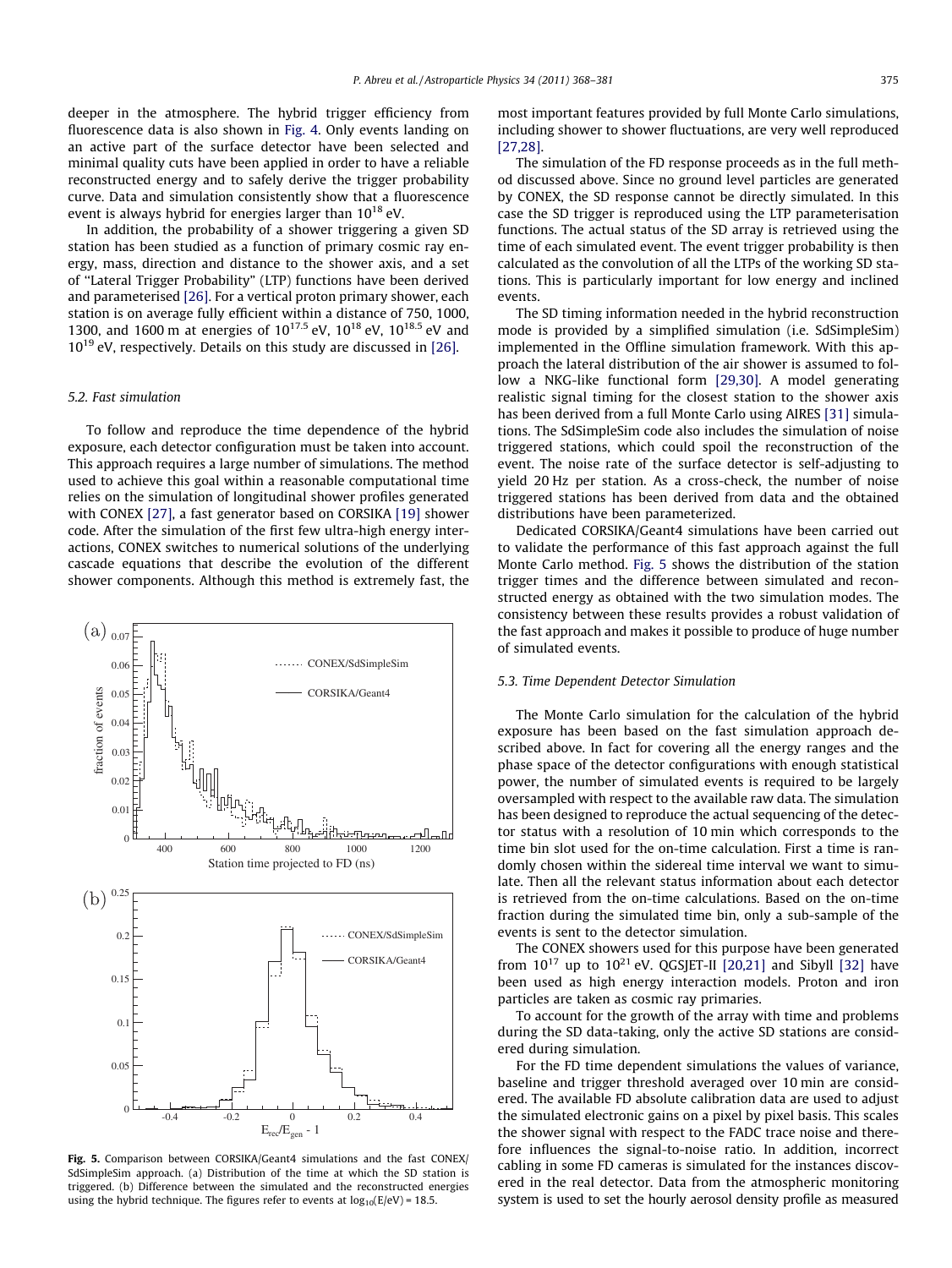<span id="page-10-0"></span>

Fig. 6. Relative difference between proton and iron exposure with respect to a mean composition exposure, as obtained from the Time Dependent Detector Simulation. In the left panel the dependence on the primary mass is clearly visible. In the right panel this difference is strongly reduced by the fiducial volume cut.

by the CLF [\[18\]](#page-14-0) and the monthly mean molecular atmosphere as provided by balloon flights [\[33\]](#page-15-0).

#### 6. Event selection and validation of Monte Carlo simulation

An unbiased measurement of the cosmic ray flux requires an exposure as free as possible from systematics. To this aim only high quality hybrid events are used.

#### 6.1. Quality cuts

In this analysis high quality hybrid events have been selected using the following criteria:

- since we use the Gaisser-Hillas function [\[12\]](#page-14-0) to evaluate the total calorimetric energy, a successful fit of the longitudinal profile with this function is required. Moreover, the  $\chi^2$  per degree of freedom of the fitted profile should be less than 2.5;
- the energy and shower maximum can only be reliably measured if  $X_{max}$  is in the field of view (FOV) of the telescopes (covering  $1.5^{\circ}$  to  $30^{\circ}$  in elevation). Events for which only the rising or falling edge of the profile is detected are not used, i.e. it is required that the depth of shower maximum be within the minimum and maximum observed depths;
- to avoid potential systematic uncertainties related to the calculation of the Cherenkov light contribution, events with a relative amount of reconstructed Cherenkov light exceeding 50% of the total received light are not used in this analysis;
- a good energy resolution is assured by accepting only events for which the total uncertainty of the reconstructed energy (including the propagated statistical uncertainties of the detected photons, the geometry and the atmosphere) is smaller than 20%.

Furthermore it is required that:

- the aerosol content of the atmosphere is measured [\[18,34\]](#page-14-0) for the time period of the event to allow a precise calculation of the transmission and scattering of photons in the atmosphere;
- the cloud coverage according to Lidar measurements [\[34\]](#page-15-0) is lower than 25% at the time of the event, since clouds could obscure part of the longitudinal profile and lead to an event selection inefficiency not accounted for in the aperture simulation.

## 6.2. Fiducial cuts

In addition to the above mentioned quality criteria, fiducial cuts have been applied to assure a robust calculation of the exposure, independent of the trigger threshold, mass composition and energy scale uncertainty.

To ensure that the probability of a trigger from at least one surface detector station is unity regardless of the primary particle, it is required that.

- the energy of the shower is larger than  $10^{18}$  eV;
- the zenith angle of the shower is less than  $60^\circ$ ;
- the position of the station used for the hybrid reconstruction is within 1500 m of the shower axis.

The limited field of view of the fluorescence detector and the requirement of observing the shower maximum may both introduce a different selection efficiency for different primary masses. For instance, protons develop deeper into the atmosphere and have a deeper shower maximum than heavy primaries, on average. For vertical events the fraction of events with their maxima falling below the observation level is thus larger for proton primaries and correspondingly the selection efficiency is smaller. The mass dependence of the exposure for showers selected only by quality cuts is clearly visible in Fig. 6(a). At low energies, where events are only detected close to the detector, iron primaries have a smaller exposure because of their shallower  $X_{\text{max}}$  that tends to be more often above the upper limit of the FD field of view than it is for protons. At high energies the majority of the showers are far away from the telescopes and the bias is dominated by the lower field of view boundary that disfavors the selection of primary protons.

In order to achieve an almost equal detection probability for all possible primaries, the following fiducial field of view cut has been designed:

$$
X_{\text{up}}[g/cm^2] \geqslant 900 + 6 \cdot (\epsilon - 18),\tag{8}
$$

$$
X_{\text{low}}[g/cm^2] \leq \begin{cases} 550 - 61 \cdot (\epsilon - 19.06)^2 & \text{for } \epsilon < 19.06, \\ 550 & \text{for } \epsilon \geqslant 19.06, \end{cases}
$$
(9)

where  $\varepsilon = \log_{10}(E/\text{eV})$ , and  $X_{\text{up}}$  and  $X_{\text{low}}$  are the upper and lower boundaries of the telescope field of view which depend on the shower geometry. The application of this cut reduces the primary mass dependence above  $10^{18}$  eV. This is shown in Fig. 6(b).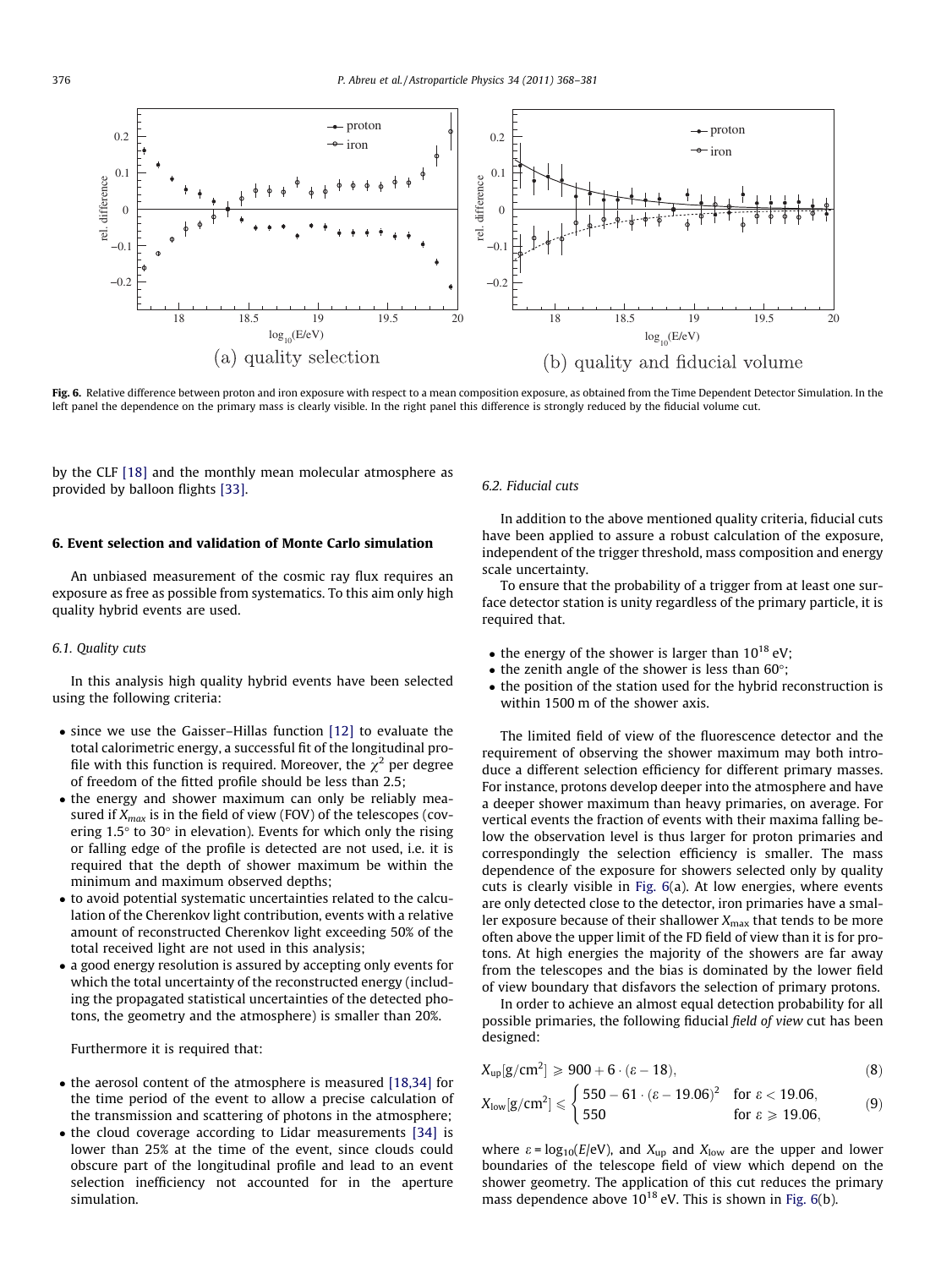<span id="page-11-0"></span>A further cut was introduced in order to remove the FD trigger threshold effects induced by the energy scale uncertainties. The fluorescence detector trigger is in fact fully efficient for short distances between the shower and the detector. At larger distances the trigger probability decreases. A possible systematic shift in the assignment of the shower primary energy, due to the 22% energy scale uncertainty (see [Table 1](#page-6-0)), may alter the derived trigger threshold and the exposure. To quantify this effect, the energy assignment of the simulated events can be shifted up and down by 22% before applying the selection criteria. The effect is shown in Fig. 7(a).

The possible dependence of the trigger threshold on a systematic shift in the energy assignment has been removed by dedicated selection criteria obtained from Monte Carlo studies. The available detection volume is limited by a set of fiducial volume cuts which require the shower core to lie within a distance  $D_{\text{max}}$  from the fluorescence detectors:

$$
D_{\max}[\text{km}] \leq \begin{cases} 24 + 12(\epsilon - 19) & \text{for } \epsilon < 18.5, \\ 24 + 12(\epsilon - 19) + 6(\epsilon - 18.5) & \text{for } \epsilon \geq 18.5. \end{cases} \tag{10}
$$

As is clearly shown in Fig. 7(b) this cut limits the available detection volume to a region in which the fluorescence trigger is saturated even if the energy scale is changed within the known systematic uncertainties (±22%). The exposure calculation thus becomes independent of the trigger threshold and of the absolute energy scale within current estimations of its systematic uncertainty.

#### 6.3. Cross checks

All the above criteria have been applied to both data and MC events. The reliability of the quality criteria are checked by comparing the cut parameter distributions of data and Monte Carlo. Examples of these comparisons, shown in [Fig. 8](#page-12-0), indicate a very good agreement between data and Monte Carlo.

The exposure calculation depends somewhat on the hadronic interaction model used in the Monte Carlo simulation. Different hadronic interaction models predict different fractions of shower energy converted into visible light [\[13\]](#page-14-0) producing different energy assignments and  $X_{max}$  predictions. These differences might affect the selection efficiency and lead to a model dependence in the exposure. Two models, QGSJetII-03 and Sibyll 2.1 have been used as input for the Time Dependent Detector Simulation and the selection efficiencies have been compared. As is shown in [Fig. 9](#page-13-0) the effect is lower than 2% averaged over the whole energy range. For this reason the exposure has been calculated averaging the Monte Carlo samples simulated with the different interaction models.

As mentioned above, the exposure is calculated as a function of reconstructed energy to correct for distortions of the spectrum introduced by the reconstruction of the shower energy. It is well known that this correction depends on the initial assumptions of the true distribution (see e.g. [\[35\]\)](#page-15-0), i.e. on the energy distribution of the generated events  $N(E)$  in Eq. [\(3\)](#page-6-0). The exposure has been calculated using different distributions for  $N(E)$ : power laws with three different spectral indexes ( $\gamma$  = 2,3,3.5), a broken power law and the combined spectrum measurement from the Pierre Auger Observatory [\[7\]](#page-14-0). The ratio of the resulting exposure  $\mathcal{E}(E_{\text{rec}})$  to the undistorted one,  $\mathcal{E}(E_{\text{gen}})$ , has been calculated for the different cases. From this analysis, the choice of the input spectra used in the Monte Carlo results in a systematic uncertainty lower than 2%.

The availability in the Pierre Auger Observatory of two independent detection techniques allows an overall validation of the Monte Carlo simulation chain with data. As shown in [\[4\]](#page-14-0) the surface detector trigger is 100% efficient above a few EeV. Since SD data are unaffected by the distance to the FD-site, light attenuation or clouds, the FD trigger and selection efficiency can thus be measured directly from the data. A set of high quality SD showers have been selected during the time periods with at least one FD-site taking data. Given this set of  $N_{SD}$  showers, we count the number of events that had at least one triggered telescope,  $N(FD_{\text{trig}})$ , and fulfilled all the selection criteria previously described,  $N(FD_{\text{sel}})$ . The FD trigger and selection efficiencies can then be estimated from:

$$
\varepsilon_{\text{trig}} = P(\text{FD}_{\text{trig}} | \text{SD}) = \frac{N(\text{FD}_{\text{trig}})}{N_{\text{SD}}},\tag{11}
$$

and

$$
\varepsilon_{\rm sel} = P(\rm FD_{\rm sel} | SD) = \frac{N(\rm FD_{\rm sel})}{N_{\rm SD}}.\tag{12}
$$

For each data shower, 20 simulated CONEX showers are generated with the given SD energy for proton and iron primaries. These showers are then processed through the Time Dependent Detector Simulation with the same arrival time, direction and core position as measured by the SD, yielding the expected efficiencies:

$$
\varepsilon_i^{MC} = P(\text{FD}_i | \text{gen}) = \frac{N(\text{FD}_i)}{N_{\text{gen}}},\tag{13}
$$



Fig. 7. The systematic uncertainty of the absolute energy scale of about 22% would cause significant systematic uncertainties in the fiducial volume and the exposure (left panel). Dedicated event selection criteria are used to remove this dependency (right panel). The arrows show the cut values for the different energies based on Eq. (10).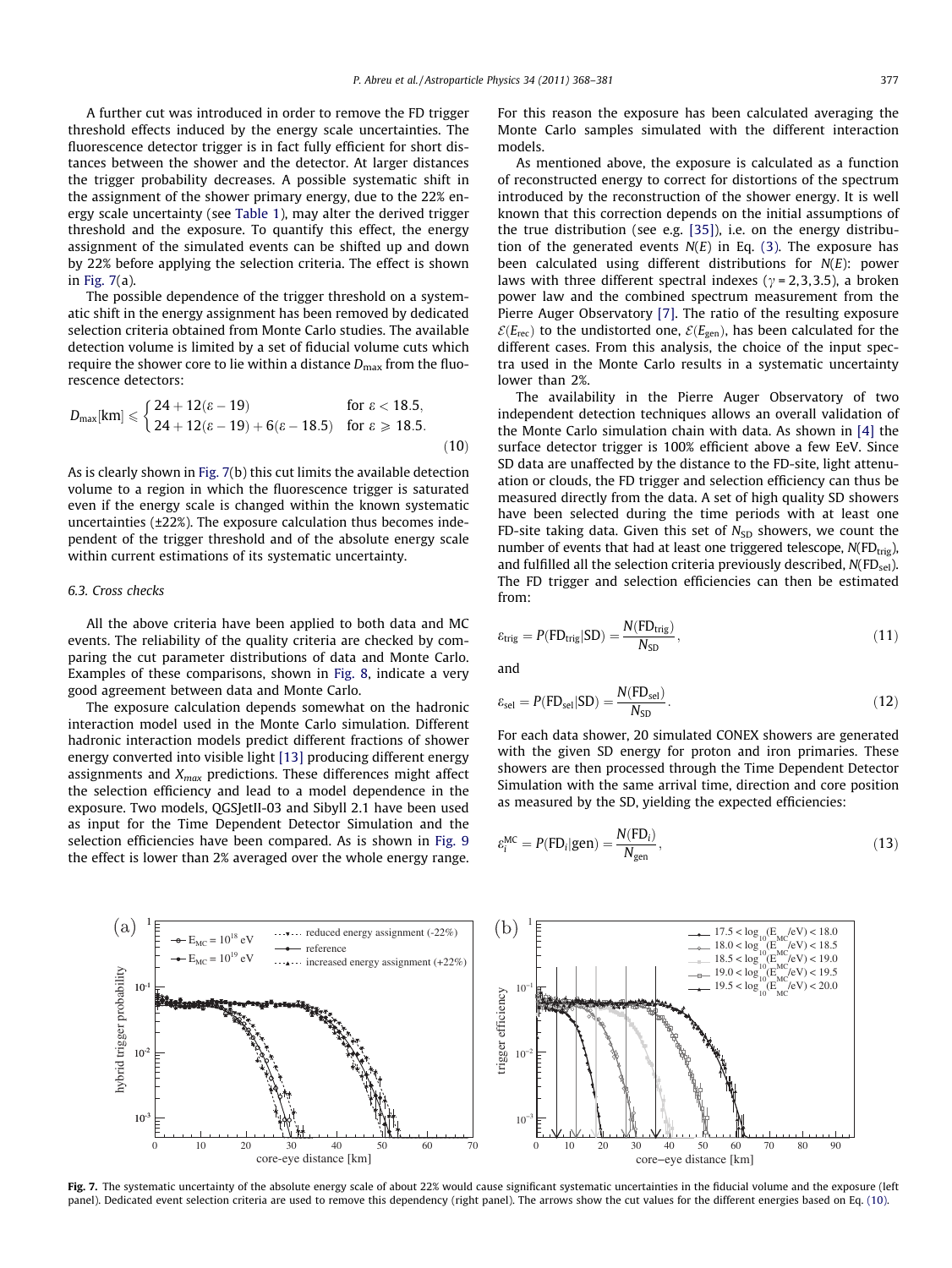<span id="page-12-0"></span>

Fig. 8. Examples showing the agreement between simulation and data. Proton and iron primaries are shown separately for the simulated data. For each figure all quality and fiducial cuts are applied except the one related to the variable shown. The arrow denotes the selection cut on this variable.

where *i* stands for either the trigger or selection criteria and  $N<sub>gen</sub>$ denotes the number of generated events.

#### 7. Exposure

The Monte Carlo prediction is compared with the measurements in [Fig. 10](#page-13-0). It can be seen that the shape of the two curves agree for both proton and iron simulations. However we note a normalization factor between simulation and data of  $0.92 \pm 0.02$ assuming a mixed composition of 50% proton and 50% iron nuclei. This could be related to an uncertainty in the on-time, or caused by the poorer energy resolution of the SD.

The hybrid exposure is shown in [Fig. 11](#page-13-0) for both proton (full circles) and iron (open squares) primaries. It is calculated for the data period between November 2005 and May 2008, and is that used for the hybrid energy spectrum measurement published in [\[7\]](#page-14-0). The analysis of the Central Laser Facility shots described in Section [4](#page-7-0) has revealed a systematic shift in the on-time calculation. To take account of this effect the exposure has been reduced by 4%.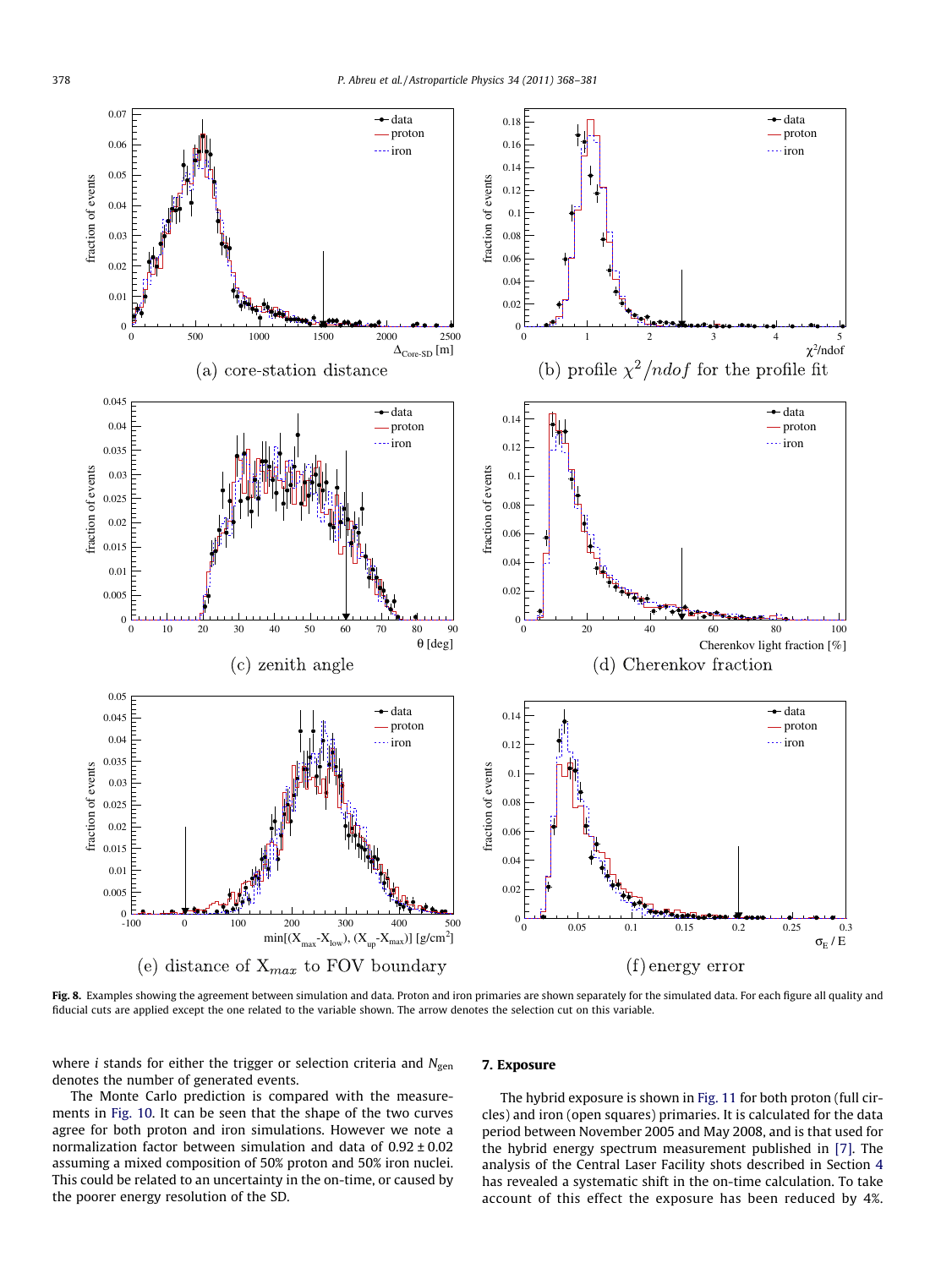<span id="page-13-0"></span>

Fig. 9. Relative difference between Sibyll and QGSJetII exposure with respect to the average of the two simulations. All quality and fiducial cuts are applied.



Fig. 10. Conditional probability P(FD|SD). Comparison between measured and simulated efficiencies. The simulation has been performed using both proton and iron primaries.

Moreover the end-to-end comparison in Section [6.3](#page-11-0) has shown that the ratio of the true event rate to that expected from Monte Carlo is  $0.92 \pm 0.02$ . The systematic uncertainty of this comparison has been estimated to be  $\pm$  5%. Consequently the exposure has been reduced by half of the corresponding correction ( $\sim$  4%) to cover the full range of expectations. These two corrections are included in the exposure shown in Fig. 11.

A mixed composition of 50% proton and 50% iron nuclei has been assumed in the exposure calculation [\[7\]](#page-14-0). Numerical values of the hybrid exposure can be found in [\[36\]](#page-15-0). The remaining composition dependence has been included in the systematic uncertainty. This was found to be about 8% at  $10^{18}$  eV decreasing down to 1% above  $10^{19}$  eV ([Fig. 6\(](#page-10-0)b)). The dependence of the exposure on the hadronic interaction model has been studied in Section [6.3](#page-11-0). The effect is smaller than 2% over the entire energy range used for the calculation of the exposure. The dependence of the exposure on the different input spectra used in the Monte Carlo simulation has also been investigated and found to be smaller than 2%. The overall systematic uncertainty on our knowledge of the hybrid exposure has been obtained by summing all these contributions in quadrature. It ranges from about 10% at 10<sup>18</sup> eV to 6% above  $10^{19}$  eV.

In Fig. 12, the growth of the hybrid exposure as a function of time is shown for three different energies. The increase with time shown at each energy comes as a result of the concurrence of different effects, i.e. the accumulation of data taking with time and the growth of the SD array. One can also observe faster changes corresponding to the longer FD data-taking periods in the austral winter. The effect due to the growth of the SD array is more marked at higher energies where a larger hybrid detection volume is accessible with the new SD stations.

#### 8. Summary

A method for the calculation of the hybrid exposure of the Pierre Auger Observatory has been developed. The method is mainly based on the Time Dependent Monte Carlo simulation technique. This technique allows the simulation of a sample of events that reproduces in detail the exact configuration of the experimental data taking, including both instrumental and atmospheric conditions.



Fig. 11. Hybrid exposure between November 2005 and May 2008 for proton and iron primary particles.



Fig. 12. The growth of the hybrid exposure as a function of time starting from April 2006 up to May 2008 for three different energies.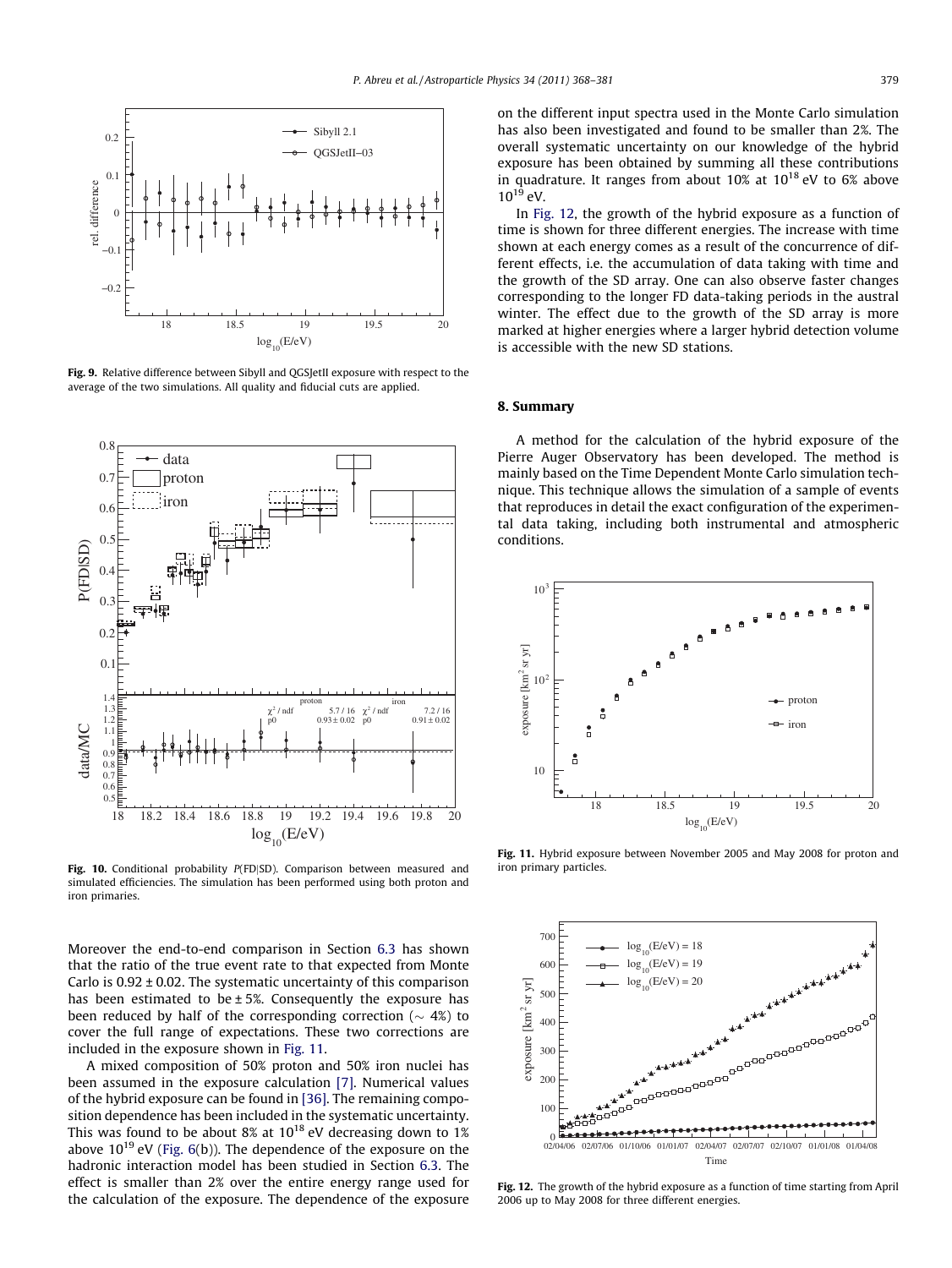<span id="page-14-0"></span>With this aim the on-time of the hybrid detector has been calculated in a very accurate way taking into account environmental and instrumental effects occurring at different levels of the DAQ process, with respect to both the FD and the SD. The on-time information has then been used as input for the Time Dependent Monte Carlo simulation.

In order to follow the fast changes of the detector configuration and to get acceptable statistical and systematic uncertainties, a simulation with very high statistics is crucial. A fast simulation has been used, using CONEX shower profiles for the FD simulation and an efficient simulation of the SD response. This fast approach has been validated using a dedicated CORSIKA plus Geant4 simulation. No significant difference has been found between the two approaches.

To obtain an unbiased measurement of the cosmic ray flux the exposure estimate must be as free as possible of systematics. For this reason only very high quality events have been used [7]. To satisfy this aim a set of quality criteria has been developed and discussed in the paper. The effect of the quality criteria has been cross-checked by comparing the data and Monte Carlo distributions; a very good agreement has been found.

The systematic uncertainties arising from the unknown details of mass composition, hadronic interaction physics and the true energy spectrum have been calculated, and residual systematics from the on-time calculation have been estimated. The overall systematic uncertainty on the calculation of the hybrid exposure has been found to be lower than  $10\%$  (6%) at  $10^{18}$  eV (above  $10^{19}$  eV).

#### Acknowledgements

The successful installation and commissioning of the Pierre Auger Observatory would not have been possible without the strong commitment and effort from the technical and administrative staff in Malargüe.

We are very grateful to the following agencies and organizations for financial support: Comisión Nacional de Energía Atómica, Fundación Antorchas, Gobierno De La Provincia de Mendoza, Municipalidad de Malargüe, NDM Holdings and Valle Las Leñas, in gratitude for their continuing cooperation over land access, Argentina; the Australian Research Council; Conselho Nacional de Desenvolvimento Científico e Tecnológico (CNPq), Financiadora de Estudos e Projetos (FINEP), Fundação de Amparo à Pesquisa do Estado de Rio de Janeiro (FAPERJ), Fundação de Amparo à Pesquisa do Estado de São Paulo (FAPESP), Ministério de Ciência e Tecnologia (MCT), Brazil; AVCR AV0Z10100502 and AV0Z10100522, GAAV KJB300100801 and KJB100100904, MSMT-CR LA08016, LC527, 1M06002, and MSM0021620859, Czech Republic; Centre de Calcul IN2P3/CNRS, Centre National de la Recherche Scientifique (CNRS), Conseil Régional Ile-de-France, Département Physique Nucléaire et Corpusculaire (PNC-IN2P3/CNRS), Département Sciences de l'Univers (SDU-INSU/CNRS), France; Bundesministerium für Bildung und Forschung (BMBF), Deutsche Forschungsgemeinschaft (DFG), Finanzministerium Baden-Württemberg, Helmholtz-Gemeinschaft Deutscher Forschungszentren (HGF), Ministerium für Wissenschaft undForschung, Nordrhein-Westfalen, Ministerium für Wissenschaft, Forschung und Kunst, Baden-Württemberg, Germany; Istituto Nazionale di Fisica Nucleare (INFN), Istituto Nazionale di Astrofisica (INAF), Ministerodell'Istruzione, dell'Università e della Ricerca(MIUR), Italy; Consejo Nacional de Ciencia y Tecnología (CONACYT), Mexico; Ministerie van Onderwijs, Cultuur en Wetenschap, Nederlandse Organisatie voor Wetenschappelijk Onderzoek (NWO), Stichting voor Fundamenteel Onderzoek der Materie (FOM), Netherlands; Ministry of Science and Higher Education, Grant Nos. 1 P03 D 014 30 and N N202 207238, Poland; Fundação para a Ciência e a Tecnologia, Portugal; Ministry for Higher Education, Science, and Technology, Slovenian Research Agency, Slovenia; Comunidad de Madrid, Consejería de Educación de la Comunidad de Castilla La Mancha, FEDER funds, Ministerio de Ciencia e Innovación and Consolider-Ingenio 2010 (CPAN), Generalitat Valenciana, Junta de Andalucía, Xunta de Galicia, Spain; Science and Technology Facilities Council, United Kingdom; Department of Energy, Contract Nos. DE-AC02- 07CH11359, DE-FR02-04ER41300, National Science Foundation, Grant No. 0450696, The Grainger Foundation USA; ALFA-EC/ HELEN, European Union 6th Framework Program, Grant No. MEIF-CT-2005-025057, European Union 7th Framework Program, Grant No. PIEF-GA-2008-220240, and UNESCO.

#### References

- [1] J. Abraham et al., The Pierre Auger Collaboration, Properties and performance of the prototype instrument for the Pierre Auger Observatory, Nucl. Instrum. Meth. 523 (1–2) (2004) 50–95.
- I. Allekotte et al., The surface detector system of the Pierre Auger Observatory, Nucl. Instrum. Meth. A586 (2008) 409.
- [3] J. Abraham et al., The Pierre Auger Collaboration, The fluorescence detector of the Pierre Auger Observatory, Nucl. Instrum. Meth. A620 (2010) 227. <arXiv:0907.4282v1>[astro-ph.IM].
- [4] J. Abraham et al., The Pierre Auger Collaboration, Trigger and aperture of the surface detector array of the Pierre Auger Observatory, Nucl. Instrum. Meth. A A613 (2010) 29–39. <arXiv:0907.4282>[astro-ph].
- [5] B. Dawson, The Pierre Auger Collaboration, Hybrid Performance of the Pierre Auger Observatory, ICRC 2007, Merida, 2007. <arXiv:0706.1105>[astro-ph].
- [6] C. Di Giulio, The Pierre Auger Collaboration, Energy calibration of data recorded with the surface detectors of the Pierre Auger Observatory, in: Proceedings of the 31st International Cosmic Ray Conference (Lodz, Poland), 2009. <0906.2189>[astro-ph].
- [7] J. Abraham et al., The Pierre Auger Collaboration, Measurement of the energy spectrum of cosmic rays above 10<sup>18</sup> eV using the Pierre Auger Observatory, Phys. Lett. B 685 (2010) 239–246.
- [8] J. Abraham et al., The Pierre Auger Collaboration, Observation of the suppression of the flux of cosmic rays above 4 10<sup>19</sup> eV, Phys. Rev. Lett. 101 (2008) 061101.
- [9] C. Bonifazi, The Pierre Auger Collaboration, The angular resolution of the Pierre Auger Observatory, Nucl. Phys. Proc. Suppl. 190 (2009) 20–25.
- [10] M. Mostafà et al., Hybrid activities of the Pierre Auger Observatory, Nucl. Phys. Proc. Suppl. 165 (2007) 50.
- [11] M. Unger, B.R. Dawson, R. Engel, F. Schussler, R. Ulrich, Reconstruction of longitudinal profiles of ultra-high energy cosmic ray showers from fluorescence and Cherenkov light measurements, Nucl. Instrum. Meth. A588 (2008) 433–441.
- T. Gaisser, A. Hillas, in: Proceedings of the 15th ICRC 8, 1977, p. 353.
- [13] H.M.J. Barbosa, F. Catalani, J.A. Chinellato, C. Dobrigkeit, Indirect determination of the missing energy content in extensive air showers, Astropart. Phys. 22 (2004) 159–166.
- [14] N.N. Kalmykov, On application of logarithmic normal distribution to the analysis of experimental data on extensive air showers, Yad. Fiz. 10 (1969) 121–129.
- [15] W. Carvalho Jr., I.F.M. Albuquerque, V. de Souza, Effects of the energy error distribution of fluorescence telescopes on the UHECR energy spectrum, Astropart. Phys. 28 (2007) 89–97.
- [16] J. Abraham et al., The Pierre Auger Collaboration, Observation of the suppression of the flux of cosmic rays above  $4 \times 10^{19}$  eV, Phys. Rev. Lett. 101 (2008) 061101.
- [17] E. Parizot, et al., The Pierre Auger Collaboration, Aperture calculation of the Pierre Auger Observatory surface detector, in: 29th International Cosmic Ray Conference, 2005. <astro-ph/0511104>
- [18] B. Fick et al., The Central Laser Facility at the Pierre Auger Observatory, J. Instrum. (JINST) 1 (2006) 11003.
- [19] D. Heck, et al., Forschungszentrum Karlsruhe FZKA-6019, 1998.
- [20] N. Kalmykov et al., Quark-gluon-string model and EAS simulation problems at ultra-high energies, Nucl. Phys. B (Proc. Suppl.) 53 (1997) 17–28.
- [21] S. Ostapchenko, QGSJET-II: results for extensive air showers, Nucl. Phys. B (Proc. Suppl.) 151 (2006) 143.
- [22] A. Fassò, et al., LUKA: a multi-particle transport code, CERN-2005-10, INFN/ TC\_05/11, SLAC-R-773, 2006.
- [23] L. Prado et al., Simulation of the fluorescence detector of the Pierre Auger Observatory, Nucl. Instrum. Meth. A545 (2005) 632.
- [24] S. Agostinelli et al., GEANT4 a simulation toolkit, Nucl. Instrum. Meth. A 506 (2003) 250.
- [25] S. Argirò et al., The offline software framework of the Pierre Auger Observatory, Nucl. Instrum. Meth. A 580 (2007).
- [26] The Pierre Auger Collaboration, The Lateral Trigger Probability function for UHE Showers detected by the Pierre Auger Observatory, paper in preparation.
- [27] T. Bergmann et al., One-dimensional hybrid approach to extensive air shower simulation, Astropart. Phys. 26 (2007) 420–432.